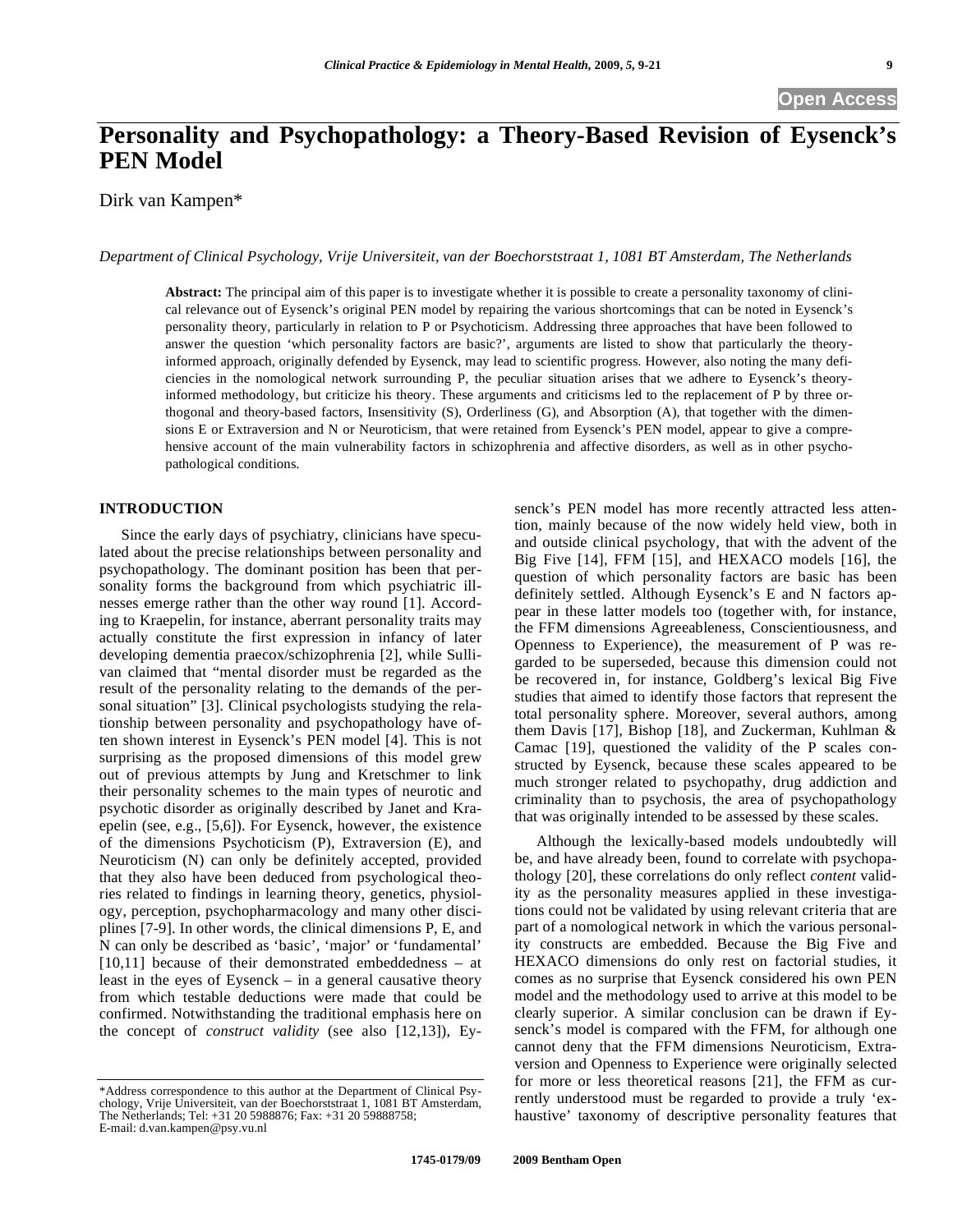fully accords with the results of previous Big Five studies [15]. Even later attempts by McCrae and Costa to link their dimensions to clinically important theoretical constructs like Freud's narcissism or Horney's tendency to move against people, were only taken in retrospect, that is, after having selected the FFM factors because of their similarity with Goldberg's Big Five dimensions [22].

The main purpose of the present paper is to look anew at Eysenck's personality model. More specifically, we want to investigate whether it is possible to create a personality taxonomy of *clinical* relevance out of the original PEN model by repairing the various shortcomings that can be noted in Eysenck's underlying theory, particularly in relation to P or Psychoticism. By 'clinical relevance' we mean that the taxonomy's dimensions must refer to personality traits that make individuals vulnerable to the development of psychiatric disorder, thus upholding the traditional view about the nature of the relationship between personality and psychopathology. Additionally, as at least some Axis II personality disorders show symptomatic overlap with particular Axis I clinical syndromes [23], the intended dimensions may also provide a sound basis for improving the classification of mental disorders. As such, the present paper addresses a timely issue as dimensional models of personality are of considerable interest as the field moves toward DSM-V [24].

The question how to arrive at a set of basic personality factors that are of clinical interest will be addressed here by applying the same theory-informed methodology as used originally by Eysenck in his attempts to demonstrate the construct validity of the dimensions P, E, and N. This time, however, we will also take into account those theoretical data and arguments offered by Eysenck that are not justified. As such, attention will be paid to several topics, among which Eysenck's claim that all functional psychoses are genetically related and do not form distinct categories; the theory that psychotic disorders, via a spectrum of non-psychotic states (e.g., schizoid disease and criminality), are continuous with normal behavior; and Eysenck's belief that his EPQ-P scale [25] actually measures Psychoticism, notwithstanding its antisocial and psychopathic contents. As, however, not only Eysenck's PEN model, but also the Big Five, FFM and HEXACO models all claim to embrace basic dimensions of personality, we will not simply stick to Eysenck's assertion that only his own methodology can be trusted, and that the statistical approach advocated, for instance, by Goldberg leads at best to arbitrary results [10,11]. Rather, we want to compare these different methodologies, looking for their relative strengths and weaknesses. As the choice of a certain methodology always precedes the establishment of a particular model, we will first present such a comparison (also including the so-called heuristic approach; see below), whereas Eysenck's P theory and the clinical taxonomy we propose instead of Eysenck's PEN model are discussed in the sections that follow.

# **METHODOLOGICAL CONSIDERATIONS**

One of the main debates in personality psychology in the last decennium of the  $20<sup>th</sup>$  century concerned the question 'which personality factors are basic?' and 'what are the criteria to determine that a personality factor is basic?' [10, 11, 22, 26-28]. According to Eysenck [10], three approaches have been followed to address these questions: (1) the 'heuristic' approach, (2) the approach advocated by Cattell and by the Big Five proponents (and later by the designers of the HEXACO model), and (3) the theory-informed approach followed by Eysenck himself.

#### **Heuristic Trait Models**

In Eysenck's view, heuristic personality psychologists follow 'a pre-conceived notion of what traits might be important, or indeed what traits might or might not exist, or else (…) adopt some psychiatric system of classification' [10]. The ensuing models are sometimes criticized by Eysenck because of their psychometric inadequacies. However, these criticisms are not held to be of great importance, for Eysenck admits that some heuristic inventories may have 'reasonable psychometric parentage' [26]. Of more importance, then, is Eysenck's second point of criticism, according to which heuristic traits are 'not based on any theory of personality'  $[26]$ , or – the other way round – are considered to be 'of little value for the creation of a proper scientific model of personality' [10]. What is meant by these statements might be inferred from a letter from Eysenck to Goldberg (February 27, 1995) that formed part of an ongoing discussion between the two authors about methodology and the place of theory and construct validity in personality psychology. In this letter – kindly made available to the present author by Goldberg<sup>1</sup> (Personal communication, March 13, 1995) – Eysenck asserts that many so-called theories, such as those of Millon, Block, Bakan, and Tellegen, 'are essentially taxonomic', and, thus, that 'they do not begin to touch the root of the problem as not being "theories" in my sense at all. Notions begin to become theories when they leave the purely taxonomic field and incorporate testable causal assumptions'.

# **The Psychometric Approach**

<u>.</u>

The second group of personality psychologists – Cattell and the proponents of the Big Five model – consists, according to Eysenck, 'of those who adopt a psychometric point of view, and would like to base their model of personality on complex factorial studies of the intercorrelations between traits' [10]. As is well-known, this characterization is obviously onesided, for, besides statistical arguments, the personality psychologists adhering to this position also defend their trait models on the basis of the *lexical hypothesis*. In fact, this hypothesis must be seen to offer the ultimate foundation behind this approach, whereas the use of factor analysis and other statistical techniques may be seen as merely auxiliary. However, for the moment, we will follow Eysenck in his discourse, which means that the lexical hypothesis will be mentioned only obliquely or not at all.

Compared with Eysenck's treatment of heuristic personality models, the work of the followers of the 'psychometric approach' is usually addressed more favorably by him. Regarding their respective contributions, the results are said to be 'replicable (…) and there is considerable agreement be-

<sup>&</sup>lt;sup>1</sup> Three letters are involved in this exchange of ideas: two from Eysenck to Goldberg (January 11, 1995; February 27, 1995) and one from Goldberg to Eysenck (February 6, 1995). For the sake of interest, or to elucidate a specific point, we will sometimes quote from these letters.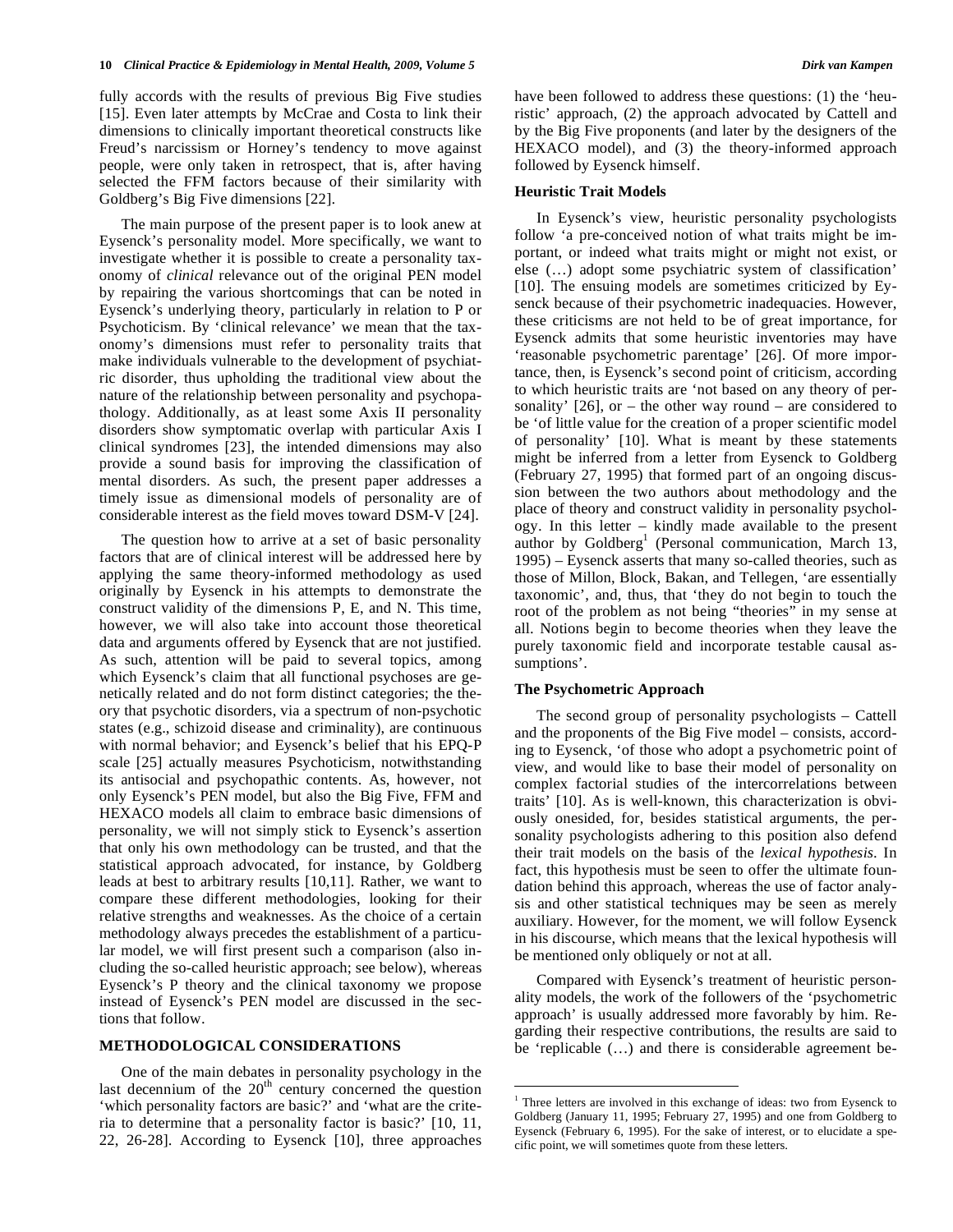tween leading exponents' [10]. Moreover, the differences between Cattell's 16 PF system and the Big Five model are believed to be 'only apparent', for the 16 dimensions proposed by Cattell (which must be seen as primary factors) have been found in factor analytic investigations to result in 'a much smaller number of factors similar to those advocated by Eysenck and by the "Big Five" proponents' [10]. A less favorable view with respect to Cattell's model seems apparent in Eysenck's 1991 discussion of the present topic [26]. It might be true, states Eysenck, that Cattell has tried 'to cover the whole ground of personality – collecting relevant linguistic terms', the fact remains that the 16PF system in factor analytic studies fails to replicate. Similar criticisms can also be found in another paper by Eysenck, even to the point of classifying Cattell's model under the category of *heuristic* personality models because of its psychometric weaknesses [11].

The relatively benevolent view of Eysenck on the Big Five model has also its limits. A particularly weighty point for Eysenck with this model is that although the Big Five dimensions (or their non-lexical counterparts proposed by Costa & McCrae [15]) seem to be well established, these factors actually refer to a mix of two *second-order* factors, namely, Extraversion (E) and Neuroticism (N), and three *first-order* dimensions, viz., Agreeableness, Openess to Experience, and Conscientiousness  $[26]^2$ . Support for this view is borrowed from a study by McCrae & Costa, in which it was demonstrated that Agreeableness (A) and Conscientiousness (C) were both (negatively) correlated with Eysenck's P or Psychoticism dimension [30]. Hence, it seemed possible to regard the two Big Five factors as subfactors of P. The same mixture of second- and first-order dimensions is also described in Eysenck's 1994a and 1994b publications [10,11], in which mention is made of Goldberg  $\&$  Rosolack's finding that A and C, when disattenuated, correlate - 0.85 with P [28]. With these relationships, Eysenck obviously arrives at his 'own' personality dimensions P, E, and N, making his PEN model a serious alternative compared with the Big Five system. A similar conclusion would almost certainly have been reached by Eysenck regarding Ashton's Big Six representation [31]. In that case, the HEXACO factors H (Honesty), A (Agreeableness), and C (Conscientiousness) would very likely have been regarded to negatively correlate with P.

### **Eysenck's Theoretical Approach**

 $\overline{a}$ 

The above-cited finding that A and C both correlate with P is for Eysenck insufficient reason to discard the two Big Five dimensions. Indeed, instead of concluding that A and C must be regarded as subfactors of P, we may also arrive at Costa & McCrae's [22] contention that P 'is a mere artifact, combining variance from A and C' [11]. So, the problem arises how to choose between these alternative positions.

It is here that Eysenck introduces his own methodology for answering the question 'which personality factors are basic?' Factor analysis alone, states Eysenck, 'is too narrow a base from which to construct an adequate model' [10]. A solution should be arrived at in the combination of the two traditional disciplines in scientific psychology: the experimental and the correlational discipline. More specifically, the correlational approach in personality psychology must be grounded in a *general theory* or nomological network that permits experimental testing. Far more important than the criteria of factor replicability and the existence of higherorder factors that are similar to the dimensions P, E, and N, Eysenck insists that 'In order to qualify as a major dimension of personality, any concept should be based on a general theory which has its antecedents in DNA (genetic analysis), and advances through biological intermediaries (psychophysiological, hormonal, etc.) to the dimensional and factorial analysis of behaviour and trait patterns. It should from there proceed to the experimental testing of the general theory, making deductions from the theory as to how people at various positions on the relevant personality dimensions would behave in carefully designed experimental situations. And finally one would expect that the theory, and the knowledge acquired through experimental study, should enable us to make predictions as to the general social behaviour of people in carefully defined situations. If the theory can accomplish that, then it might be used to define a dimension of personality which would have paradigmatic standing'  $[10]$ <sup>3</sup>.

#### **Comprehensive Basic Factors**

<u>.</u>

Prior to describing the clinical nomological network that according to Eysenck naturally leads to the conclusion that P is a basic dimension of personality, two other points must be dealt with concerning Eysenck's view that only his theoryinformed approach may give a valid answer to the question as to which personality factors are basic: (1) the position of the adherents of the Big Five model with respect to that question, and (2) the objections they raise against Eysenck's claim that the Big Five and heuristic approaches in personality psychology are opposed to the 'theoretical' approach. As we will see, both issues may slightly weaken Eysenck's position in that the heuristic and phenotypic structure approaches comprise some elements that cannot be discarded, but nevertheless do not provide enough power to simply replace Eysenck's methodology.

In criticizing the Big Five model as a system of personality description that almost completely relies on psychometric and factor analytic studies, Eysenck failed to recognize the much greater importance attributed by their advocates – and by Cattell – to the *lexical hypothesis*. This hypothesis states that 'all aspects of human personality which are or have been of importance, interest, or utility have already become recorded in the substance of language' [36]. Goldberg explains

 $2$  Ironically, Eysenck's criticisms with respect to the different hierarchical status of the Big Five dimensions also apply to his own model. According to recent research by Markon et al., P and N might be considered first-order dimensions of Alpha, as compared to the second-order status of Beta, which mainly resembles E [29]. However, with the dimensions Extraversion and Neuroticism emerging at several levels in Markon et al's scheme, the criticisms leveled by Eysenck are only valid in the case of a three-factor solution.

<sup>&</sup>lt;sup>3</sup> As about fifty percent of the variance of personality traits derives from unshared environmental influences (see, e.g., [32]), the emphasis here on genetic and biological factors in defining a basic dimension of personality is clearly one-sided. Personality traits are actually an amalgam of behavioral dispositions present at birth (temperament) and life experiences [33], the latter probably mainly extra-familial [34]. From the perspective of psychopathology, we must also state that genetic vulnerabilities may never become apparent unless uncovered by specific environmental conditions [35].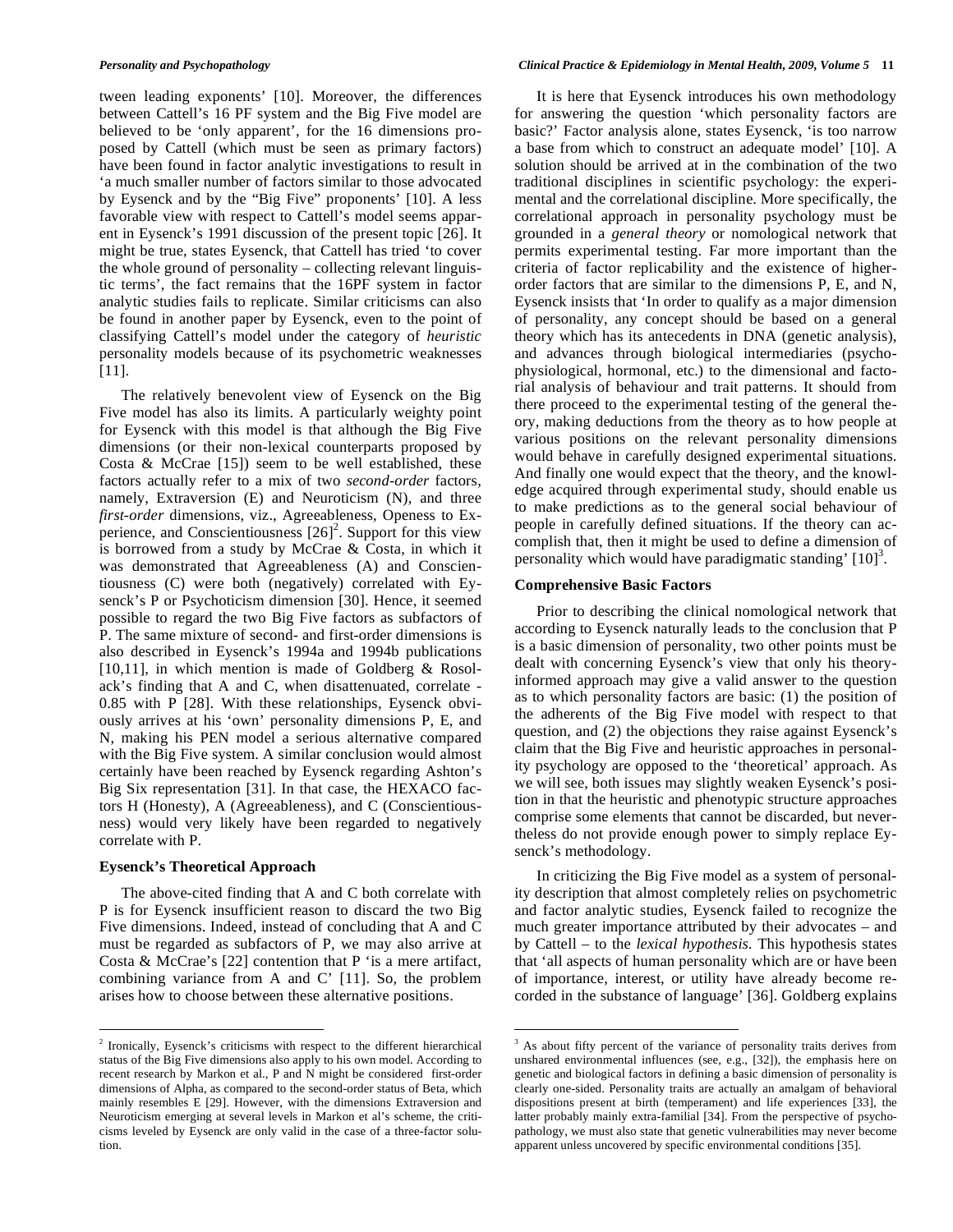this phenomenon by arguing 'that the more important [an individual] difference is, the more people will notice it and wish to talk of it, with the result that eventually they will invent a word for it' [37]. Of course, in defending his own PEN model, Eysenck rightfully rejects the notion that this hypothesis has anything to do with psychological theory, as the lexical approach is only acquainted with language [10]. Other psychologists, like Allport and Block, though in Eysenck's view merely following the heuristic approach, underscore this position by noting that 'common speech is a poor guide to psychological subtleties' [38] and 'that, for scientific purposes, single-word descriptors (…) cannot convey crucial features of personality [and] its dynamic functioning' [39]. Nevertheless, the linguistic approach has some advantages, to which Eysenck seems almost completely unaware. Instead of claiming that a basic personality factor must have been shown to form part of a tested nomological network, the lexical approach has an open eye for the *comprehensiveness* of one or more dimensions. As noticed by Costa & McCrae, 'Insuring that a personality system [such as the one proposed by Eysenck] includes all major domains of personality is problematic because there is no conclusive way to know that some set of traits has not been overlooked' [15]. However, embracing the lexical hypothesis, we are in the position to argue that the establishment of a truly 'exhaustive' taxonomy of personality features could proceed from a thorough examination (by means of synonym ratings, cluster analysis, and factor analysis) of all personality-descriptive terms contained in an unabridged dictionary. Hence, the basic character of a lexically-based personality dimension does not lie in the incorporation of a proper causal theory, but in the demonstration that that dimension accounts for a rather large part of total 'personality sphere' variance, which is represented by an essentially finite number of linguistic terms. What we thus see is that the linguistic hypothesis is said to offer an adequate procedure for *sampling* human traits, whereas cluster analysis and factor analysis are used as a method for *structuring* that sample of attributes [21].

Although several problems remain, particularly associated with the possibility of dimensions that exist beyond the Big Five, most results obtained in lexical personality studies, at least in Western industrialized countries, have been found to support the Big Five taxonomy, or at least a model that is more or less similar to that taxonomy. According to a study by Ashton et al., for instance, a cross-language six-factor solution appears appropriate, of which five factors are not greatly different from the Big Five dimensions Surgency, Agreeableness, Conscientiousness, Emotional Stability and Intellect [31]. It is from this demonstrated capacity that the Big Five model, in our opinion, might profitably be used as a *yardstick* to measure the degree to which heuristic or theoryinformed personality dimensions are 'exhaustive' by correlating these dimensions with the Big Five factors. Of course, the HEXACO model might also be selected for that purpose. Nevertheless, we must not forget that a basic dimension in the sense of Eysenck does not necessarily mean the demonstration of exhaustiveness, or vice versa. A basic dimension as understood by Eysenck may for instance be found to correlate with several Big Five factors, or only with a subdomain of personality characteristics associated with one of the

lexical dimensions. Hence, we must conclude that when Eysenck and the adherents of the phenotypic structure approach speak about basic personality dimensions, they mean something completely different<sup>4</sup>.

#### **Inadequate Demarcations**

The second issue that must be discussed relates to the fact that Eysenck's [10] distinction between the heuristic, the Big Five, and his own theoretical approach is believed by the adherents of the Big Five model to give a rather false impression of the real demarcation lines in personality psychology. Eysenck's notion that the lexical approach is only concerned with a *descriptive* taxonomy of phenotypic personality features leaves two points out of consideration, namely (1) that the adherents of the Big Five model actually share this notion, and (2) that they hold that in science it has been often found useful, if not necessary, to develop a descriptive taxonomy prior to the establishment of a general causative theory [21].

With respect to the latter point, we must first reiterate that in Eysenck's approach the introduction of a personality dimension is closely related to the formulation of a psychological theory in which that dimension is embedded. This view is reminiscent of Eysenck's [40] definition of a theory as a nomological network, which in turn is defined as 'an interlocking system of lawful relations', consisting of 'both theoretical constructs and observable properties or operations' (see for a slightly different exposition: [41]). Thus, in the case of Eysenck's P theory, the statement that schizophrenia and manic-depressive illness are genetically related (see below) will naturally lead to the investigation of the genetic background of P, for this dimension – at least as measured by the P scale of the *Eysenck Personality Questionnaire* [25] – was introduced to represent the genetic predisposition towards both psychoses. In contrast, no deductions can be made from whatever causal theory if we want to investigate the genetics of the Big Five dimensions Agreeableness and Conscientiousness, as these dimensions are only based on lexical studies. An even better example (also discussed below) is the testing of Eysenck's P theory by means of *proportionality analysis*, for the application of this method is indeed unthinkable in the case of the merely lexically and statistically derived dimensions just mentioned. Acknowledging then that the eventual formation of a causal theory *after* the establishment of a purely descriptive and lexically-based taxonomy remains possible, we have to conclude that Eysenck's approach has the great advantage to postulate dimensions that have led to the formation of a psychological theory from which testable hypotheses can be deduced – a theory that also gives direct psychological meaning to the positions obtained on these dimensions.

One further point related to the question whether it seems wise to develop a merely descriptive taxonomy prior to the establishment of a causal theory has also to do with this conclusion. For in Eysenck's opinion, his own approach must

<u>.</u>

<sup>4</sup> This is not to say that Eysenck sees no merit in exhaustive dimensions. At least on some occasions, Eysenck has defined the concept of 'basicality' to also include the notion that fundamental factors offer a comprehensive account of man's interpersonal conduct (see, e.g., [26] and Eysenck's letter to Goldberg from February 27, 1995).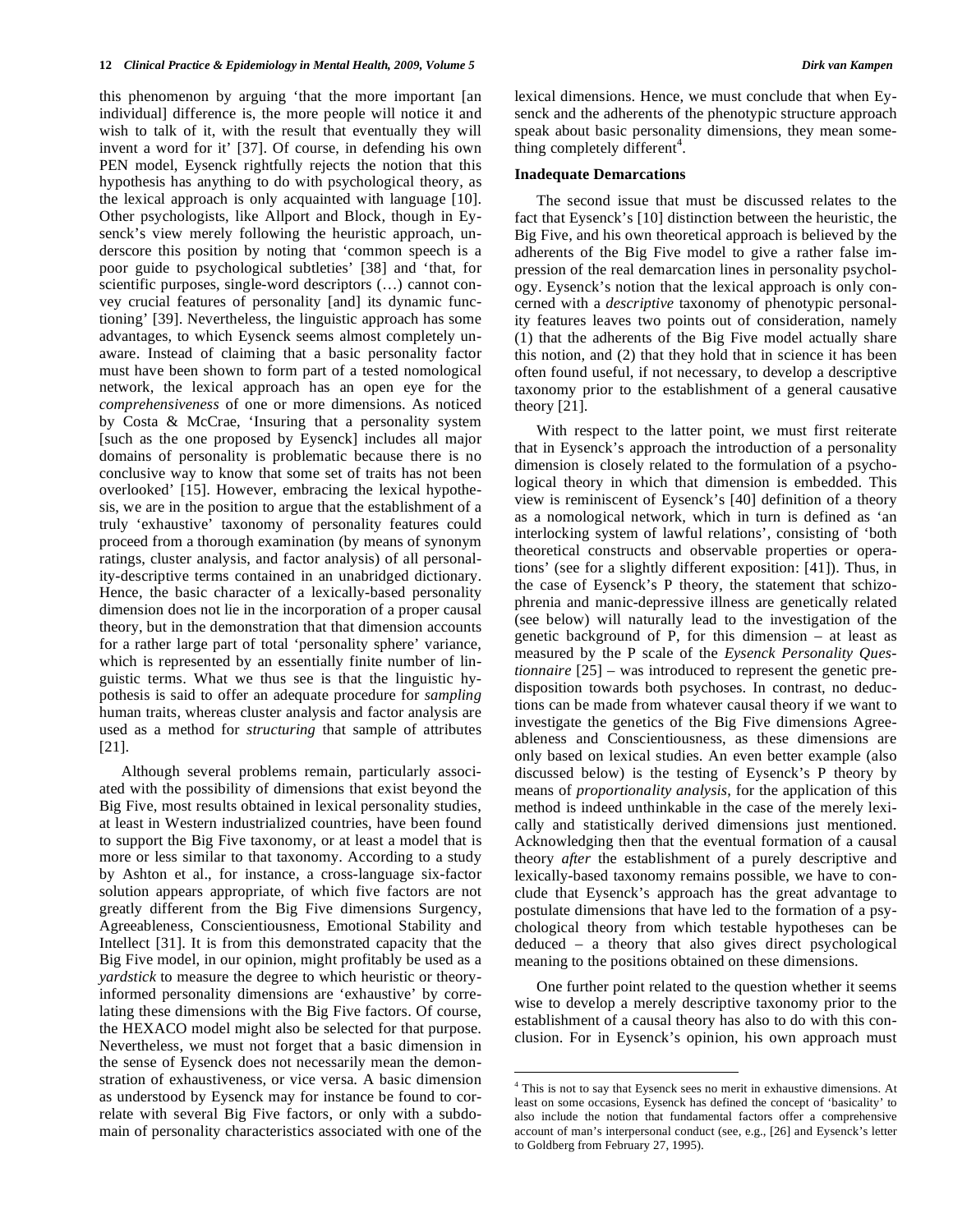not only be regarded as fundamentally different from the lexical methodology, but also from the approach followed by the adherents of the *heuristic* school [10]. Of course, in emphasizing that a basic personality dimension must be embedded in a nomological network, the separate place of the heuristic approach is justified. However, if we ask for the *origins* of Eysenck's PEN model, this distinction becomes blurred, because, as Goldberg writes in his letter to Eysenck (February 6, 1995), 'it is not clear to the world at large how your PEN model is not well described as an example of the "heuristic" school, given that you explicitly adopted "some psychiatric system of classification" for P and N, and you used your own "notion of what traits might be important" to select E'. Therefore, instead of emphasizing the differences between Eysenck's methodology and the heuristic approach, pre-theoretical notions may be seen as actually constituting a *necessary first step* in the development of a causal theory along the lines advocated by Eysenck. Hence, Eysenck's assertion in his letter to Goldberg (February 27, 1995) that the theories of Millon, Block, Bakan, and Tellegen, as well as those of Cattell, Gough, Comrey and Guilford, are 'purely descriptive', and consequently 'all on a different planet to a proper causal theory', may be correct in so far as these authors have not presented any genetic, physiological, experimental or social-psychological evidence in support for their views, but the placement of all these 'theories' in a separate category of heuristic trait models misses the point that at least some of these views may grow into wellvalidated theories in the sense of Eysenck. Indeed, the suggestion often made by Eysenck (see, e.g., [10,11]) that it is actually only his PEN model that offers an answer to the question which personality dimensions are basic must be criticized as well, for, as Eysenck recently conceded, other psychologists, like Gray, Cloninger and Zuckerman, have also 'developed a nomological network making testable predictions of the kind here considered' [41]. In the present paper, however, we will only critically discuss the theory behind Eysenck's PEN model (in fact only the theory behind P, for it is especially the 'P part' of the model that contains elements that run counter to empirical fact) as we consider Eysenck's *heuristic* notion that the main diagnostic categories in psychiatry must somehow relate to the main dimensions of personality a suitable (but, of course, debatable) starting-point. Naturally, it is particularly in clinical psychology – the field of study of Eysenck and the present author – that such a notion makes sense; in non-clinical personality psychology, other pre-theoretical notions may be more relevant. Therefore, to sum up our methodological position, we have to conclude that from the three approaches listed by Eysenck for deciding on the constructs to be used in personality psychology [10], particularly Eysenck's theoryinformed approach can be expected to deepen our psychological understanding and to lead to progress in personality science, but that nevertheless heuristic notions, based on, for instance, intuition and observation, play a very important role in at least provisionally selecting the dimensions of interest. The lexical approach, although wholly appropriate if comprehensive personality factors are at stake, is unsuitable if our intention is to delineate specific personality dimensions that are embedded in a causal theory that has the ability to generate testable deductions. Hence, designed for different purposes, the lexical approach and the theory-informed

methodology do not appear to exclude each other, making it almost unbelievable that both Eysenck and the adherents of the lexical approach often spoke of a 'seemingly intractable controversy' in need of 'a convincing solution' (see, e.g.,  $[42]$ .

# **EYSENCK'S P THEORY**

#### **Two Presuppositions About P**

Compared with Eysenck's E and N theories that are extensively investigated along biological and experimental psychological lines [8], Eysenck's P theory seems to be rather meagre. However, there are *two presuppositions* about P that Eysenck believes are well supported and that, hence, suggest that the Psychoticism model might at least be correct in broad outline. According to Eysenck, the first proposition states 'that all functional psychoses (schizophrenia, manicdepressive illness, schizoaffective disorders, monopolar depression) are *related* and do not form independent categories' [27]. Elsewhere, this presupposition is worded somewhat differently by stating that these illnesses 'form a definite continuum' from the least severe to the most severe [43], or that these illnesses 'have some fundamental psychological property in common' [11]. Eysenck's second presupposition is 'that psychoses as such are continuous with a whole spectrum of abnormal states (schizoid disorders, psychopathy, alcoholism, criminality) which occur significantly more frequently in relatives of psychotics, and shade into perfectly normal forms of behaviour' [27]. The common property of the psychoses, therefore, is not held to be 'categorical or qualitative, opposing psychotic to normal, but is dimensional or continuous, going from one extreme (psychosis) to its opposite' [11].

Although only marginally distinguished by Eysenck (see, e.g., [9]), there are actually two versions of each presupposition, associated with what we have elsewhere called the *phenotypic* and the *genotypic* P models [44]. This pairing is reminiscent of Andreasen's more global distinction between the phenomenotype (e.g., symptomatology) and the biotype (e.g., genetics and neurophysiology) in psychopathology – two different fields of study that must be integrated if we want to identify and define a certain disorder [45]. However, as we discuss below, the phenotypic and the genotypic P models appear to be impossible to reconcile.

#### **Common Symptoms**

In the phenotypic variant of the first presupposition the common psychological property is simply defined as the *symptomatic* overlap of the various psychoses, particularly emphasizing the presence of psychotic symptoms, like hallucinations and delusions. Such a definition is hardly surprising, as it is precisely the fact that for disorders such as schizophrenia and manic-depressive psychosis to be called 'psychotic', they must have at least these symptoms in common which distinguish them from all other disorders.

# **Common Genetics**

Compared with the phenotypic variant, the genotypic variant of the first presupposition appears to be more problematic. Instead of merely assuming a symptomatic relationship, schizophrenia and manic-depression, as well as other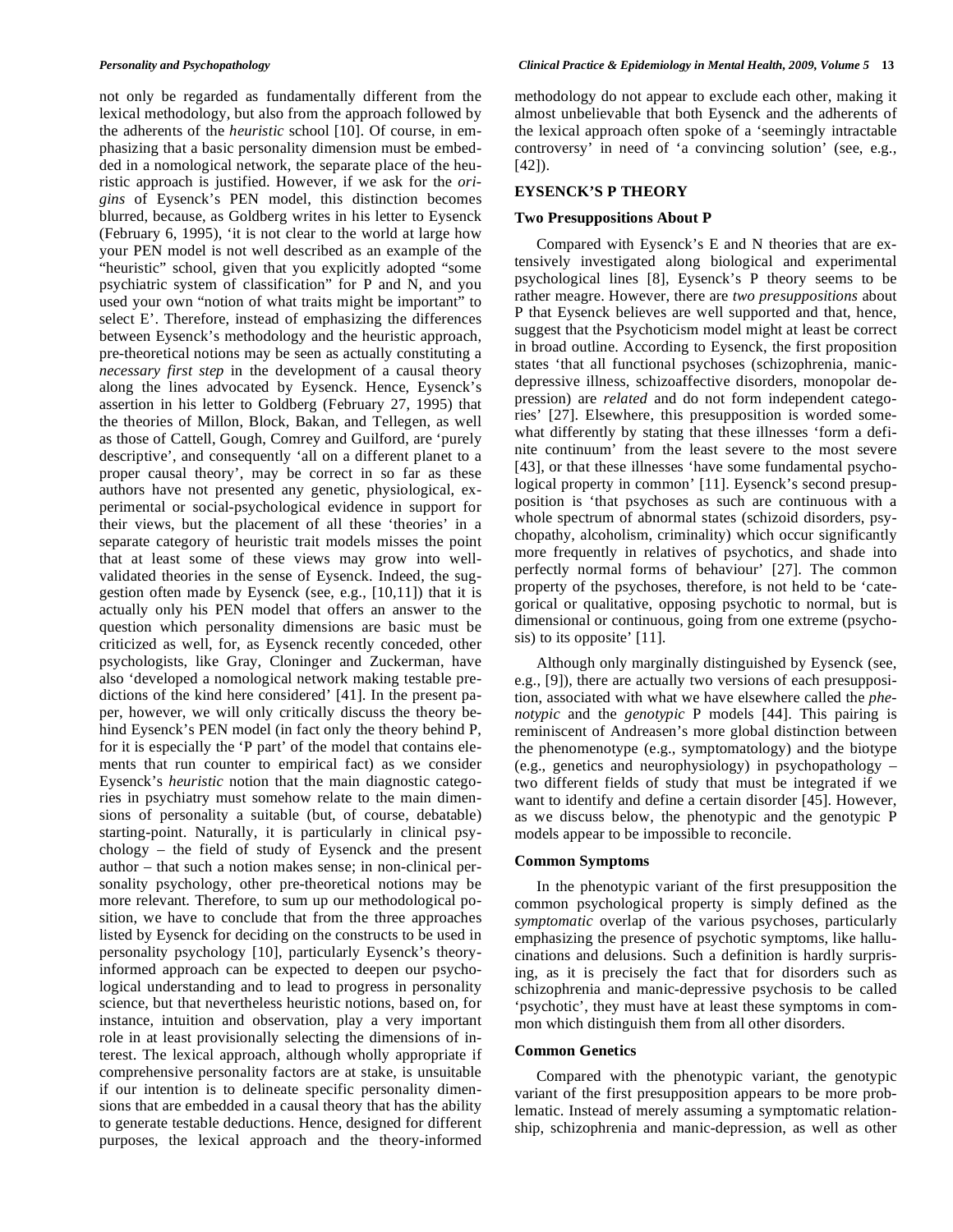psychoses, are now believed to be caused by a common *genetic* defect. Furthermore, this common factor is also believed to underlie the emergence of several *non-psychotic* manifestations, in particular psychopathy, antisocial conduct, criminality and 'schizoidia' (e.g., schizotypal personality disorder), as these manifestations have been found, according to Eysenck, to occur rather frequently among biological relatives of schizophrenic and manic-depressive patients.

As to the psychoses, several studies are mentioned by Eysenck [9,46], which according to him demonstrate that schizophrenia, manic-depression and other psychoses, although also showing some degree of biological specificity, are genetically related. However, as indicated elsewhere [44,47], most of the empirical evidence actually points in a direction *opposite* to Eysenck's theory (see, e.g., [48]), albeit that that the relative risk for unipolar depression (but not for bipolar disorder, the condition most similar to manicdepressive insanity) perhaps might be slightly increased in first-degree biological relatives of schizophrenic probands [49]. Of course, there are recent linkage studies that suggest that schizophrenia and manic-depression share some susceptibility genes [50], but if these syndromes are defined as usual on the basis of a lifetime diagnostic hierarchy with schizophrenia at the top and bipolar disorder at a lower position, quantitative genetic studies have generally not demonstrated significant familial co-aggregation [51]. Moreover, a relaxation of that hierarchy – permitting, for instance, the recognition of mania as a *separate* disorder in the presence of typical schizophrenia – must be criticized, for it is known that the decompensation process in schizophrenia includes the occurrence of manic- and depressive-like symptoms [52,53]. With respect to other forms of psychosis (for instance, delusional and schizo-affective disorder), a genetic relationship with schizophrenia cannot be excluded [54], but these relationships hardly carry any weight here, as at least some of these conditions may simply be subsumed under the category of schizophrenic disorders, because the boundaries of the schizophrenia concept are still unclear [55].

The criticisms that can be leveled at Eysenck's *nonpsychotic* extension of the genetic generality hypothesis have also been previously discussed [44]. Besides the fact that only studies are mentioned that examined relatives of schizophrenics, and not relatives of patients with affective or other psychoses, the main criticism here relates to Eysenck's suggestion that all forms of psychopathy and antisocial conduct belong to the schizophrenia spectrum. This view, however, must be refuted as the genetic relationship concerns only the *schizoid* form of psychopathy that was originally described by Kallmann [56]. Nevertheless, we must not forget that several behaviors present in schizoid psychopathic individuals also occur among persons with classical psychopathy. If psychopathy is defined in terms of Cooke & Michie's three-factor model [57], schizoid and classical psychopathy seem to have the 'affective style' and 'behavioral style' factors in common, but the schizoid form does not appear to be characterized by high scores on the 'interpersonal' factor. Replacing the older designation 'schizoid' by the more precise term 'schizotypal', a similar correction has to be made. Although we must confirm the place attributed by Eysenck of schizotypal personality disorder (and perhaps also of paranoid personality disorder) in the schizophrenia

spectrum (see, e.g., [54]), it is important to note that these 'official' diagnostic categories do not seem to exhaust the many subtleties present in former descriptions of schizoid personality deviations found among biological relatives of schizophrenics [58,59]. Furthermore, these modern categories may be too 'broad' from a genetic perspective, as only 'negative' schizotypic features (like social anxiety and affective flattening), and not 'positive' or psychotic-like symptoms, are found to be more common among the relatives of schizophrenic probands [60].

### **The Normality-Psychosis Continuum**

The phenotypic version of the *second* presupposition was initially put forward by Eysenck in 1952 [61]. At that time, Eysenck regarded P as 'a continuum which goes all the way from the perfectly normal, rational to the completely insane, psychotic individual'. The same view was echoed again in 1976, when Eysenck & Eysenck wrote that 'the characteristics which differentiate normals from psychotics are infinitely graded, giving rise to all sorts of intermediate personalities from one extreme to the other' [6]. Although Eysenck [61] claims that the continuity hypothesis with regard to psychotic behavior has actually been verified by him, this claim is not justified, as the here demonstrated continuity does not reflect psychosis, but only the nature of the objective tests that were applied in Eysenck's study [44,62].

Nevertheless, there are other indications that offer support for some form of phenotypic continuity. We may, for instance, point to several studies discussed by Johns & Van Os [63] in which it was demonstrated that both hallucinatory and delusion-like experiences are present in considerable proportions in normal samples. Also of interest is the finding, discussed by, for instance, Vollema & Van den Bosch [64], that specific scales, constructed to measure psychoticlike symptoms in non-clinical samples define a factor of positive schizotypy (see, e.g., [65]) that appeared to be strikingly similar to one of the dimensions found in factor analytic studies of schizophrenic symptoms (e.g., [66]). Of course, the aforementioned continuity only concerns positions on Eysenck's normality-psychosis continuum that are more or less strongly associated with the *psychotic* extreme. Nowhere is a reference made to qualities that describe 'the perfectly normal, rational individual'. Although some form of discontinuity, which shows itself in a threshold effect, might also exist [67], this 'continuum-related discontinuity' effect has not been demonstrated convincingly, and, thus, we may still adhere to Eysenck's phenotypic conceptualization of a normality-psychosis continuum without any qualitative distinction [9].

# **P as a Genetic Predisposition Factor**

In the *genotypic* version of the second presupposition, P relates to a diathesis-stress theory of psychotic disorder, in which the genetic influences believed to cause the development of both schizophrenia and manic-depression (and also of other psychoses and non-psychotic conditions, like psychopathy and criminality) are assumed to be constituted of genes of small value whose effects are additive [6]. In this version of the model, the degree of Psychoticism is held to be determined by the number of active genes involved, as well as by environmental factors. In addition, the model pos-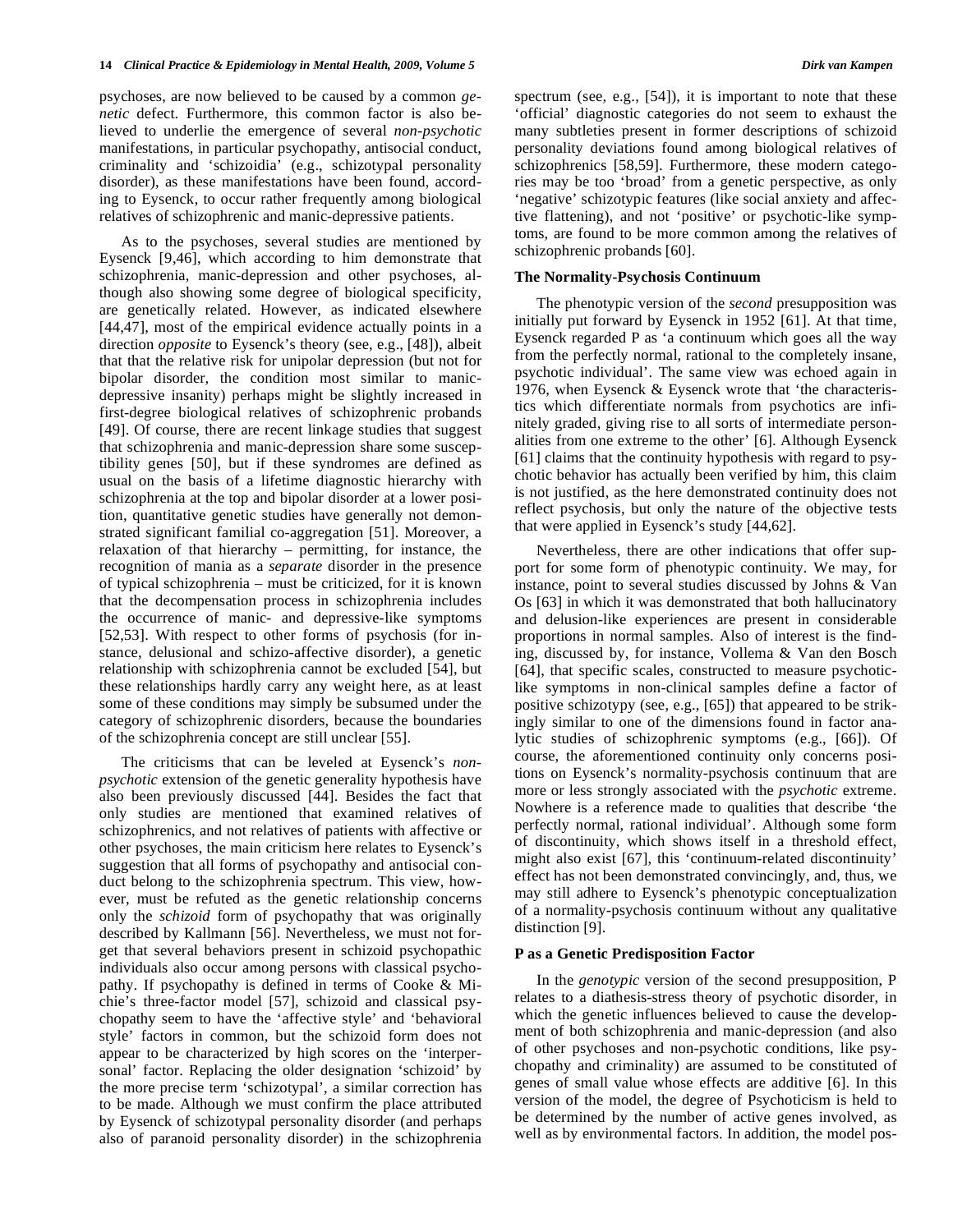tulates one or more large effect genes that, if present, will produce the sort of 'classical' psychoses recognized by Kraepelin, or – more likely in Eysenck's view – 'a large number of more sharply delineated categories normally subsumed within these great groups of psychotic disorder' [6]. However, in most cases, the genes of large effect are believed to be absent, illustrating the importance attributed to P as a general factor and Eysenck's claim that schizophrenia and manic-depression have much in common, both phenotypically and genotypically. With this polygenic view, the associated P scale is defined as 'a phenotypic measure of the hypothetical genetic predisposition towards psychotic behaviour' [68], also claiming, of course, that the same predisposition extends 'into the psychopathic and criminal, antisocial field, but not into that of the dysthymic neuroses' [46].

The interpretation of P as an unspecific vulnerability factor with respect to psychosis is clearly at variance with Eysenck's original and phenotypic conceptualization of that dimension. Whereas a high position on P in the phenotypic model is indicative of the presence of psychotic features, a high P score in the genotypic model is only related to a greater *chance* of being affected by a psychotic illness. Occasionally, this is pointed out by Eysenck himself. Thus Eysenck  $&$  Eysenck [25] state that a high (genotypic) P score 'is a far cry from actual psychosis, and only a very small proportion of people with high P scores are likely to develop psychosis in the course of their lives'. Hence, it is rather peculiar that on other occasions these very different continua have been regarded as one and the same dimension (e.g., [9]). The distinction between both conceptualizations also becomes apparent if we compare Eysenck's original P scale [69] with the one – the P scale of the EPQ – finally arrived at. Although not fully representative of the phenotypic approach, the initial P scale contains several items that seem at face value to measure psychotic-like features [70], whereas these features are not mentioned in the contents of the EPQ P scale, a scale that completely adheres to the genotypic model. This agrees with the observation that the original P scale turns out to correlate very low  $(r = 0.19)$  with the P scale of the EPQ [71].

At least partly due to Eysenck's mixing up of his phenotypic and genotypic insights, the EPQ P scale has often been uncritically criticized for its contents. It is particularly the fact that many items in the EPQ P scale relate to such features as callousness, impulsivity, and egocentricity that has proved to most critics – sticking in effect to Eysenck's *phenotypic* conceptualization – that the EPQ P scale could not be regarded a valid measure of psychoticism (see, e.g., [19]). A related criticism concerns the observation that, on this scale, schizophrenic patients show only slightly raised scores [72], whereas high P scores have been found in criminals and other individuals with socially deviant behavior, including, for instance, violent people and drug addicts [9]. However, for Eysenck, the latter findings actually count in favor of the validity of the EPQ P scale, as in his view socially deviant behavior is based on the same genotype as schizophrenia and other psychoses. Although this common genotype does not exist, the above-mentioned genetic link between schizophrenia and 'affective style' and 'behavioral style' ingredients of psychopathy illustrates that Eysenck's view is not completely mistaken. Moreover, the validity of

the EPQ P scale seems indicated by the fact that the scale, as regards content, agrees well with former descriptions of the *schizoid* personality, which may not only be present among biological relatives of schizophrenics, but may also be observed prior to schizophrenic breakdown [73]. It is this psychopathic content that makes the EPQ P scale a measure of those personality characteristics that are elsewhere described as defining the schizotypy factor Impulsive Nonconformity [74] or Asocial Schizotypy [53,75], and not a measure of those features associated with the remaining schizotypy factors Positive Schizotypy, Negative Schizotypy, and Cognitive Disorganization. Given this limitation, it seems not only appropriate to replace the usual idea of one single, unobservable, and continuously distributed variable termed liability or predisposition to schizophrenia [76] by a model in which three [75] or four [74] vulnerability factors operate, but also to redefine Eysenck's EPQ P dimension as a factor that only accounts for the emergence of antisocial conduct, both in prodromal and full-blown schizophrenia, and also in schizoid disease [75].

Admitting, then, that at least some psychopathic features are rightly assessed by the EPQ P scale, it must also be noted that these features are not the only characteristics that typify the contents of that scale. Several items, when scored in the direction *opposite* to the scale key, appear to indicate the presence of traits like carefulness, cleanliness, and punctuality that are often denoted in the clinical literature as features that may precede the onset of unipolar or major depression, and possibly also of bipolar disorder [47]. Hence, it appears that Eysenck's EPQ P dimension is actually built up of two subfactors that refer, respectively, to the 'antisocial' component of the pre-schizophrenic personality and to a cluster of personality traits that may precede the onset of unipolar depression. The two-components view on P agrees with a factor analytic study conducted by Roger & Morris [77] in which it was demonstrated that the EPQ P dimension breaks down into two subfactors: a factor primarily concerned with 'callousness, suspiciousness, intolerance and self-serving attitudes' and a factor that, if reversed, is associated with 'punctuality, orderliness, and caution'.

#### **Proportionality Analysis**

To prove that the label *Psychoticism* literally applies to the EPQ P scale, we have to demonstrate, according to Eysenck, that the same biological and other variables that discriminate between psychotics and normals are also capable to discriminate between high P and low P scorers. It is this demonstration – executed by means of proportionality analysis – that in Eysenck's view is most closely connected with the application of the *theory-informed approach* in personality psychology. Noting that several variables – and particularly those selected for their relationship with putatively fundamental processes occurring in psychotic patients (among them low platelet MAO activity and SPEM dysfunction) – showed the expected effects, Eysenck concluded that 'it would seem difficult to account for these findings on grounds other than the admission of a *continuum* ranging from the normal to the psychotic, with gradings both within the normal and the psychotic portion' [9]. However, as Eysenck's conclusion already hints at, the phenotypic and the genotypic P models are again mixed up, because the pheno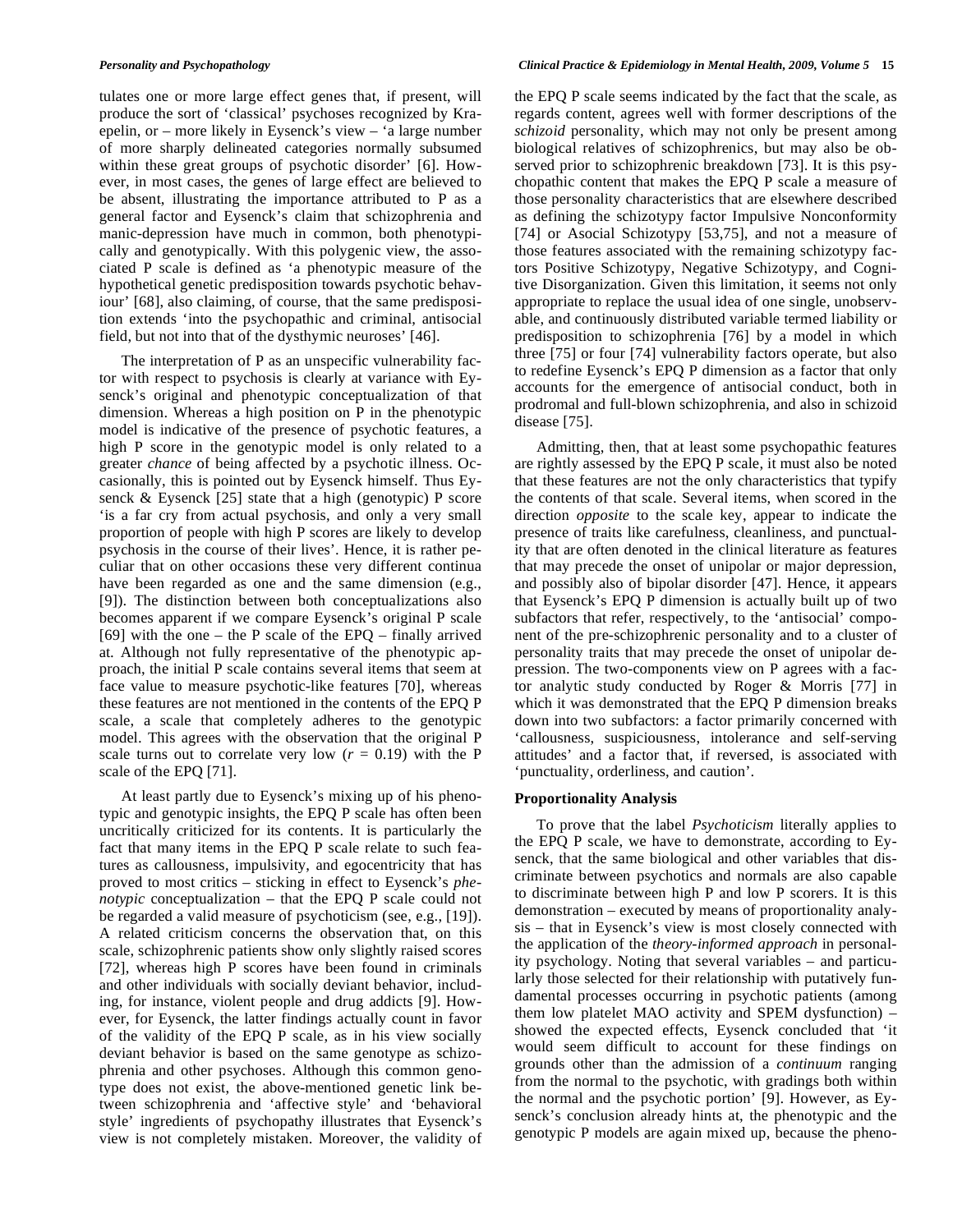typic continuum hypothesis is said to be supported by proportional effects that include high and low scores on a vulnerability scale that only measures the probability of being affected by psychotic illness. A further complication stems from the fact that the variables subjected to proportionality analysis have nearly always been found to only discriminate *schizophrenic* patients from normals, and, so – even apart from Eysenck's unjustified claim that the methodology of proportional effect has actually demonstrated the existence of a phenotypic continuum – it seems better to speak of a continuum spanning the bridge between normality and schizophrenia. Still better, an interpretation of the proportionality findings may be preferred which takes account of the fact that several variables that originally were found to discriminate between schizophrenics and normals were also found to make a distinction between biological relatives of schizophrenics and normals (see, e.g., [78]). From this perspective, these variables may actually be seen as markers of the *genetic vulnerability* to schizophrenia. The demonstrated proportionality effects may thus offer a strong indication that Eysenck's EPQ P scale might be considered a phenotypic measure of the hypothetical genetic predisposition towards (only) schizophrenia and schizophrenic spectrum disorders. As the EPQ P scale is at least in part a measure of Asocial Schizotypy (see above), the meaning of this scale must be further curtailed by stating that the genetic predisposition represented by this scale only accounts for the emergence of the above-mentioned schizoid manifestations of psychopathic behavior in patients suffering from schizophrenia and schizophrenic spectrum disorders. It is from this perspective, that we may also criticize Eysenck's [9] contention that the demonstrated relationship between low Extraversion and high Neuroticism, on the one hand, and the schizotypy factors Negative Schizotypy and Cognitive Disorganization, on the other [74], simply indicates that most schizotypy scales, 'in view of the genetic distinctiveness of neurotic and psychotic disorders', are obviously unsound and that only EPQ P measures Psychoticism. Given the above, a completely different picture emerges, according to which the premorbid personality of later schizophrenic patients is not only characterized by schizoid psychopathic features (P), but also by low E and high N characteristics. These latter characteristics are also recognized in the clinical literature in the form of, for instance, social withdrawal, tension, and oversensitive behavior (see, e.g.,  $[56, 73, 79]$ )<sup>5</sup>.

# **AN ALTERNATIVE CONCEPTUALIZATION: THE 5DPT MODEL**

# **The Dimensions S and G**

 $\overline{a}$ 

From the above, it appears that the genotypic variant of Eysenck's Psychoticism model has two fundamental shortcomings, which, however, are easy to repair. First, it was noted that a factor similar to EPQ P – or rather to Roger  $\&$ Morris' subfactor 'Callousness' [77] – must be postulated that, unlike Eysenck's conceptualization of P, stands for the phenotypic expression of a genetically-based predisposition towards antisocial or 'psychopathic' conduct in schizophrenia and related spectrum disorders. Second, the EPQ P construct – or in fact *low* P – was found to enclose a subfactor 'Punctuality', which appeared to describe one component of the pre-morbid personality structure that determines the probability of being affected by unipolar depression and, perhaps, by bipolar disorder. Based on these views, but also recognizing the lack of factor invariance and other psychometric deficiencies associated with the EPQ P scale [44,83], we constructed two inventories – the 3DPT or *Three-Dimensional Personality Test* [44] and the 4DPT or *Four-Dimensional Personality Test* [47]. In these instruments, scales for E and N were retained, but the P scale was replaced by one, respectively two scales that were called S or *Insensitivity* and G or *Orderliness*. These scales were found to be reliable, to refer to highly invariant factors, and to show expected relationships with several validity criteria [47,75].

#### **The Search for a 'Fifth' Dimension**

With the establishment of the 4DPT model, we may say to have arrived at an updated version of Eysenck's PEN model, consisting of the orthogonal dimensions E, N, S and G, of which S and G were derived on the basis of our criticisms on Eysenck's *genotypic* P model. Nevertheless, there is still one dimension postulated by Eysenck – the *phenotypic* P dimension – that has no place in the 4DPT model. Naturally, being a phenotypic construct, this situation makes sense, but because Eysenck's normality-psychosis continuum partly refers to normal personality characteristics that are apparently assumed to underlie, and have an intrinsic relationship with, psychotic symptoms, these normal personality characteristics have also a genotypic or predispository status. Unfortunately, Eysenck nowhere presents a description of these normal personality traits. The only thing we know is that the phenotypic P dimension appears to have a near-zero correlation with EPQ P (see above).

To indicate someone's position on the normalitypsychosis continuum, use can be made of such measures as Eysenck's original P scale or the *O-LIFE Unusual Experiences scale* developed by Mason, Claridge & Jackson [84]. However, given the fact that for the 4DPT scales S, E, N, and G no items were formulated that are clearly outside the normal range, we are simply not interested in the use of that kind of scales if we want to extend the 4DPT. Moreover, if Eysenck's normality-psychosis continuum exists, then there is every reason to only emphasize those characteristics that may underlie psychosis but are in fact relatively *benign*. So, the question arises which personality features, if any, may be selected to define a scalable trait that shares certain properties with psychosis, but that nevertheless refers only to higher or lower degrees of normal personality functioning.

There are a few indications that the trait we are looking for must have something to do with the FFM dimension *Openness to Experience* (O). In a factor analytic study by Rawlings & Freeman [85], several inventories, among which Mason *et al.*'s O-LIFE and the NEO-PI-R, yielded five factors that were interpretable as Neuroticism, Extraversion, Agreeableness, Conscientiousness, and Openness to Experience. The here most interesting fact is that the Openness factor was partly defined by an – albeit modest – loading from the O-LIFE Unusual Experiences scale, a scale for the

 $<sup>5</sup>$  The importance of E and N in the field of psychosis is also indicated by the</sup> fact that high E appears to be associated with the onset of mania [80] and high N with unipolar depression [81]. In addition, N describes the susceptibility to neurotic illnesses [82].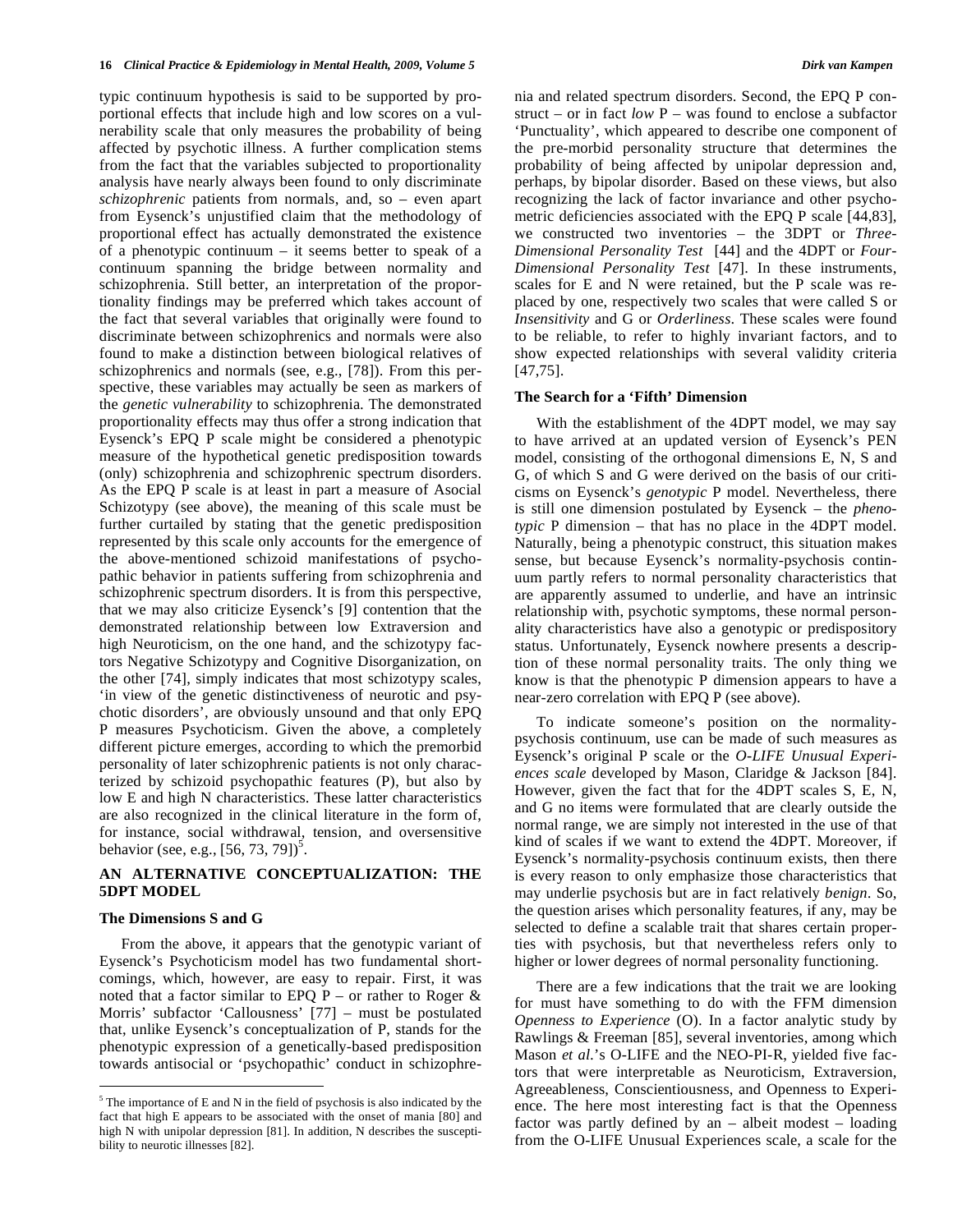measurement of positive schizotypy. Similar results were obtained in a study by Wiggins & Pincus [86]. It may be then that the cognitive and perceptual aberrations that are seen in schizotypal personality disorder and in psychosis might somehow relate to a high position on O. If we further postulate that psychosis and psychotic-like states are characterized by a high degree of openness to all sorts of incoming stimuli, then Openness to Experience might be considered to denote a fundamental property, indeed bridging the cleft between psychosis and normality.

#### **From Openness to Absorption**

Unfortunately, several findings shed doubt on this conclusion. For instance, in Austin & Deary's survey of correlational studies, consistent FFM correlations are only apparent between schizotypal personality disorder and Neuroticism, (low) Extraversion, and (low) Agreeableness [87]. Hence, given our expectation that O seems likely to be useful in assessing the aberrant perceptions and beliefs of the schizotype, the studies that suggest otherwise require an explanation.

One particular helpful explanation seems provided by Widiger, Trull, Clarkin, Sanderson & Costa [88]. Instead of looking at the total Openness to Experience construct, the prediction was formulated that only high positions on the NEO-PI facets O1 (Openness to Fantasy), O5 (Openness to Ideas), and O6 (Openness to Values) and low positions on O3 (Openness to Feelings) would be associated with elevated scores on measures of schizotypal personality disorder. However, the only hypothesis that could be confirmed in several studies was the prediction of a positive relationship with O1. Although not anticipated, positive correlations with O2 (Openness to Aesthetics) and O3 did also emerge. Of, perhaps, greatest interest is an investigation by Ross, Lutz & Bailly executed in a sample of female and male students [89]. Instead of using overall scales for schizotypy or schizotypal personality disorder, separate scales were administered for the assessment of positive and negative symptoms. Of the six Openness facets, O1, O2, and O5 turned out to correlate significantly in the subgroup males with the two scales administered for positive schizotypy. Moreover, in the subgroup males, a significant correlation was found between O3 and one of these scales. However, in the subgroup females, only O2 appeared to correlate with the two scales, whereas O5 was found to correlate significantly with one scale.

From the above, it seems apparent that particularly the Openness facets O1, O2, and O3 may have something to do with – or even represent – the normal personality dimension we are looking for to connect normality with psychosis. Actually, however, we may go one step further by realizing that exactly the same three facets have been found in several studies to be associated with a more broadly defined dimension of normal personality functioning, namely, *Openness to Absorbing and Self-Altering Experiences*, or in short *Absorption* [90]. According to a study by McCrae & Costa [91], for instance, only the NEO-PI facet scales O1, O2, and O3 turned out to correlate rather substantially with the Absorption scale contained in Tellegen's Multidimensional Personality Questionnaire (MPQ) [92], and not the facet scales O4, O5, and O6. Similar findings were obtained by Church [93]. A study by Glisky, Tataryn, Tobias, Kihlstrom & McConkey

demonstrated that a joint factor analysis of the six NEO-PI Openness facet scales and nine subscales of the MPQ Absorption scale resulted in two factors, of which the first one was characterized by relatively high loadings from all Absorption subscales plus O1, O2, and O3, and the second one by relatively high loadings from O4, O5, and O6 [94]. Against this background, it seems understandable that Absorption has been found to be related to daydreaming, fantasy proneness, and ratings of the importance of music and art to daily life [95].

# **Absorption and Eysenck's Theory-Informed Approach**

When considering extending the 4DPT model by a 'fifth' dimension, Eysenck's theory-informed methodology requires that such a dimension must rest on a general and causal theory that has been tested experimentally, or that at least permits experimental testing. Presently, however, a strong nomological network for Absorption has not been formulated. On the other hand, several empirical findings exist that are consistent with the role of Absorption as a vulnerability factor for psychosis, or that even suggest specific biological mechanisms that underlie the generation of behaviors represented by that dimension. Thus, in hypothesizing that our 'fifth' dimension is actually Absorption, we are at least proceeding in a manner comparable to or consistent with Eysenck's approach.

In a study conducted by Thalbourne, Bartemucci, Delin, Fox & Nofi, both a clinical and a control sample were subjected to Tellegen's Absorption scale and to several inventories measuring different features supposed to form part of Thalbourne's *Transliminality* construct [96]. The term Transliminality refers to a set of correlated phenomena that are characterized by a 'susceptibility to, and awareness of, large volumes of imagery, ideation and affect – these phenomena being generated by subliminal, supraliminal and/or external input' [96]. The Transliminality features investigated in the mentioned study were paranormal beliefs and experiences, magical ideation, manic-like experiences, creativity, and mystical experience. Most important here is that the Tellegen Absorption scale emerged to correlate with magical ideation, which was assessed by the similarly termed scale of Eckblad & Chapman [97]. However, the remaining four facets of Transliminality were also found to correlate with Tellegen's Absorption scale. This was the reason for Thalbourne to add the Absorption construct to the variables already supposed to measure Transliminality. Other variables, then or later on also assumed to be core constituents of the Transliminality factor, are schizotypal personality, unusual experiences, fantasy proneness, dissociation, general religiosity, hallucinatory predisposition, frequency of dream interpretation, hyperesthesia, and a positive attitude towards dream interpretation (see, e.g., [98]).

From our perspective, not all correlations between these variables and Tellegen's Absorption construct are equally interesting. In fact, based on the correlations between 16 Transliminality scales (including Absorption), Thalbourne conducted a principal components analysis with the expectation that all variables would yield one underlying factor, interpretable as Transliminality [99]. However, the analysis resulted in *three* correlated factors, that in our view (based on data provided by Thalbourne; Personal communication,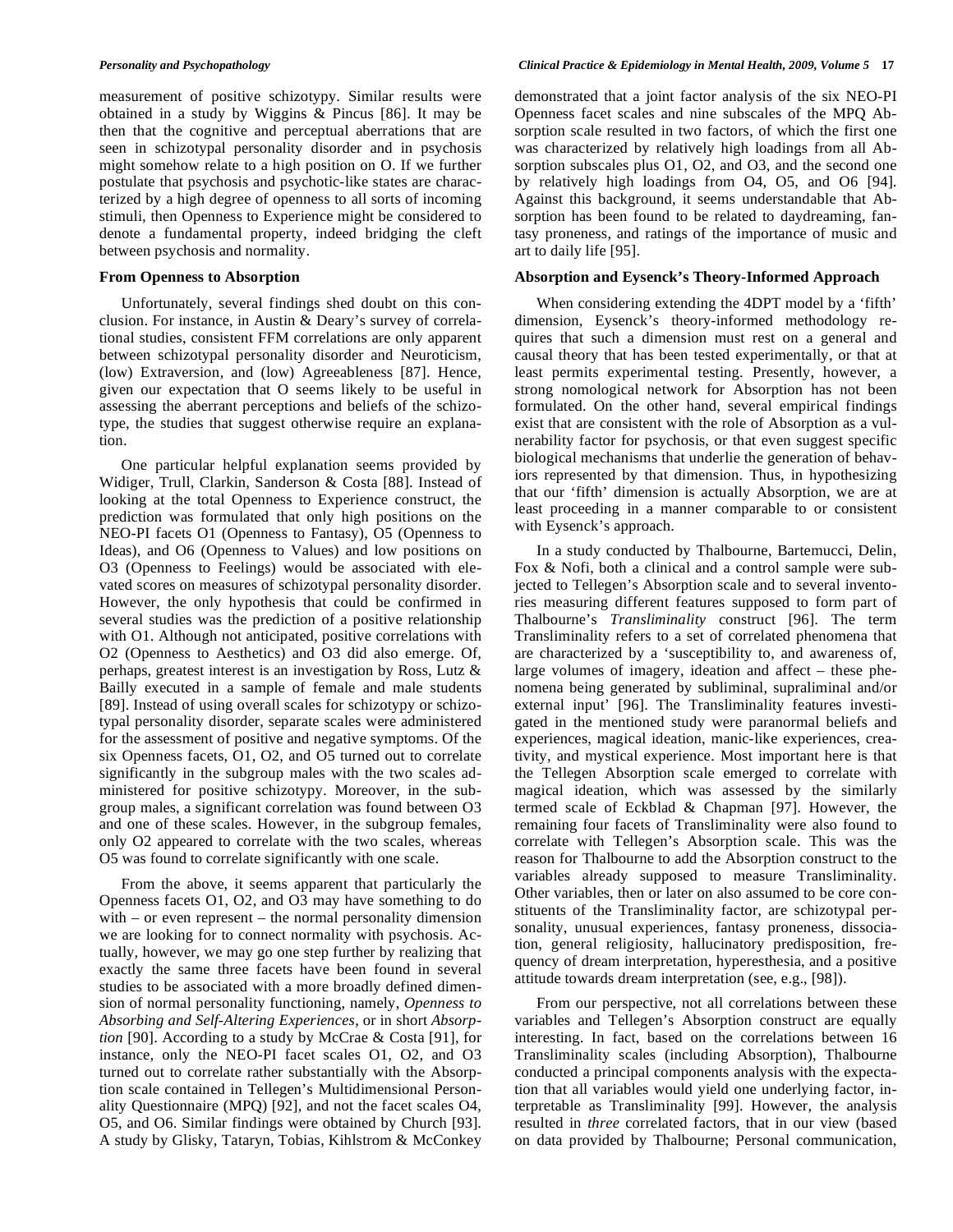November 18, 2002) must be interpreted as *Reality Changes* (with high loadings from unusual experiences, hallucinatory predisposition, magical ideation, schizotypy, absorption, fantasy proneness and two dissociation measures), *Spiritual Experiences* (religiosity, mystical experience, and paranormal belief), and *Creativity* (creative personality), respectively. Hence, from our perspective, it is particularly the first-mentioned factor with its high loadings from both Tellegen's Absorption scale and several measures of positive schizotypy that might further strengthen our confidence in the Absorption dimension as a variable relevant for the development of psychotic-like and psychotic symptoms.

Just like Thalbourne's (intended) Transliminality construct<sup>6</sup>, the factor *Reality Changes* combines various features, ranging from absorption and fantasy proneness, which represent more or less normal personality variations, to psychotic-like features, and, extending this range, probably even to psychotic characteristics. Of course, we may regard all facets of Reality Changes to define one and the same domain, without paying attention to the situation that the various facets appear to be phenotypically different. In doing so, we may follow Watson who has noted that individual differences in schizotypal, dissociative and sleep experiences all seem to 'reflect the ease with which a person can pass between different states of consciousness' [100]. We may even present a psychophysiological explanation of this greater permeability by speculating about a hyperconnectivity between temporal-limbic structures and sensory association cortices [101] or about the possibility, mentioned by McCreery [102], that Stage 1 sleep phenomena (and not REM sleep phenomena), under the influence of hyperarousal, briefly intrude into waking consciousness. Evidence, discussed by Ott, Reuter, Hennig & Vaitl, also suggests a common biological basis of absorption and positive symptoms of schizophrenia [103].

Instead of the common factor, the separate facets of Reality Changes may also be given attention. In this respect, it is particularly the Absorption dimension that takes a special place. Unlike, for instance, magical ideation, Absorption is defined by Tellegen [104] as a *capacity to enter* dissociative and other phantasy-based experiences; therefore, this personality dimension seems to initiate other manifestations of Reality Changes. This causative view on Absorption fits well with Allen & Coyne's *continuum of detachment* that was introduced to describe several stages in the progression to psychosis in patients suffering from complex trauma-related disorders [105]. On this continuum, Absorption is assumed to lead to depersonalization and derealization (dissociative detachment), and may finally result in an inward flight into a world of traumatic images and affects, 'with all the earmarks of psychotic experience'. Recent research by Van Kampen, Maurer, An der Heiden & Häfner [106], testing Van Kampen's [53] SSQ model of prodromal unfolding in a sample of first-episode schizophrenic patients, corroborates this view in that it could demonstrate that four symptoms indicative of a process of progressive estrangement on Allen & Coyne's detachment continuum had their mean times of

6 Actually, a new set of 9 facets (also embracing absorption) was finally proposed by Thalbourne that led to the extraction of only one Transliminality factor [99].

 $\overline{a}$ 

onset associated with gradually higher positions on a standardized continuum that reflects proportion of total prodrome time.

Summarizing the above, we may conclude that whereas the various manifestations of Reality Changes define a common factor that probably rests on enhanced boundary permeability (and on the above-mentioned biological factors that seem to explain this greater permeability), only Absorption plays a causative role with respect to the emergence of other features related to this factor. Hence, Absorption seems the trait we are looking for to connect normality with psychosis and to delineate the normal pole of Eysenck's normality-psychosis continuum. However, unlike Eysenck's phenotypic claim for P (see above), a high score on Absorption does not necessarily indicate the presence of psychosis. It is only if we regard Absorption as a weak form of *impaired reality testing*, and derealization, depersonalization, psychotic-like and psychotic symptoms gradually more serious manifestations of it, that we may speak of a continuum that 'goes all the way from the perfectly normal, rational to the completely insane, psychotic individual' [61]. It is clear, however, that impaired reality testing – given its phenotypically different manifestations – can *not* be regarded a single scalable quality on which individuals differ from each other by having higher or lower degrees of it. So, after all, we must arrive at the conclusion that Eysenck's phenotypic P continuum can only be kept upright in terms of a nonscalable attribute (impaired reality testing) but not if we want to single out the personality features (Absorption) which lie at the normal extreme of that continuum.

# **The Five-Dimensional Personality Test**

Given the conclusion that is seems possible to extend the 4DPT with a scale to assess Absorption (A), the 5DPT or *Five-Dimensional Personality Test* was constructed. Details about its development, as well as information about the psychometrics and validity of the 5DPT is and will be presented elsewhere [107-111], as this paper has only the intention to give a theory-informed account of the underlying 5DPT model as an update of Eysenck's personality scheme. Suffice here to say that the 5DPT scales were found to intercorrelate almost zero, to rest on factors that are highly invariant with respect to various sample parameters<sup>7</sup>, to show adequate testretest and Cronbach's alpha reliabilities, and to exhibit patterns of correlates that support both the concurrent and construct validity of the scales. It was shown, for instance, that the 5DPT A scale correlated well with several measures that represent both the Transliminality factor *Reality Changes* and Allen and Coyne's *detachment continuum*. Moreover, the 5DPT scales for N, S, and A correlated positively, and 5DPT E negatively with Van Kampen's *Schizotypic Syndrome Questionnaire*, which is in agreement with clinical descriptions of the features that typify schizoid, schizotypal and pre-schizophrenic individuals [75]. Also, as expected, high N, S, and G scores and low E scores turned out to characterize individuals with high positions on the DAPP-BQ and DAPP-SF personality disorder dimensions Emotional

<u>.</u>

 $\alpha$ <sup>7</sup> High congruence values were also obtained after comparing the factor structures of the American-English (Dr. Coolidge; University of Colorado, USA) and Italian (Dr. San Martini; University of Rome, Italy) translations of the 5DPT with the original Dutch instrument.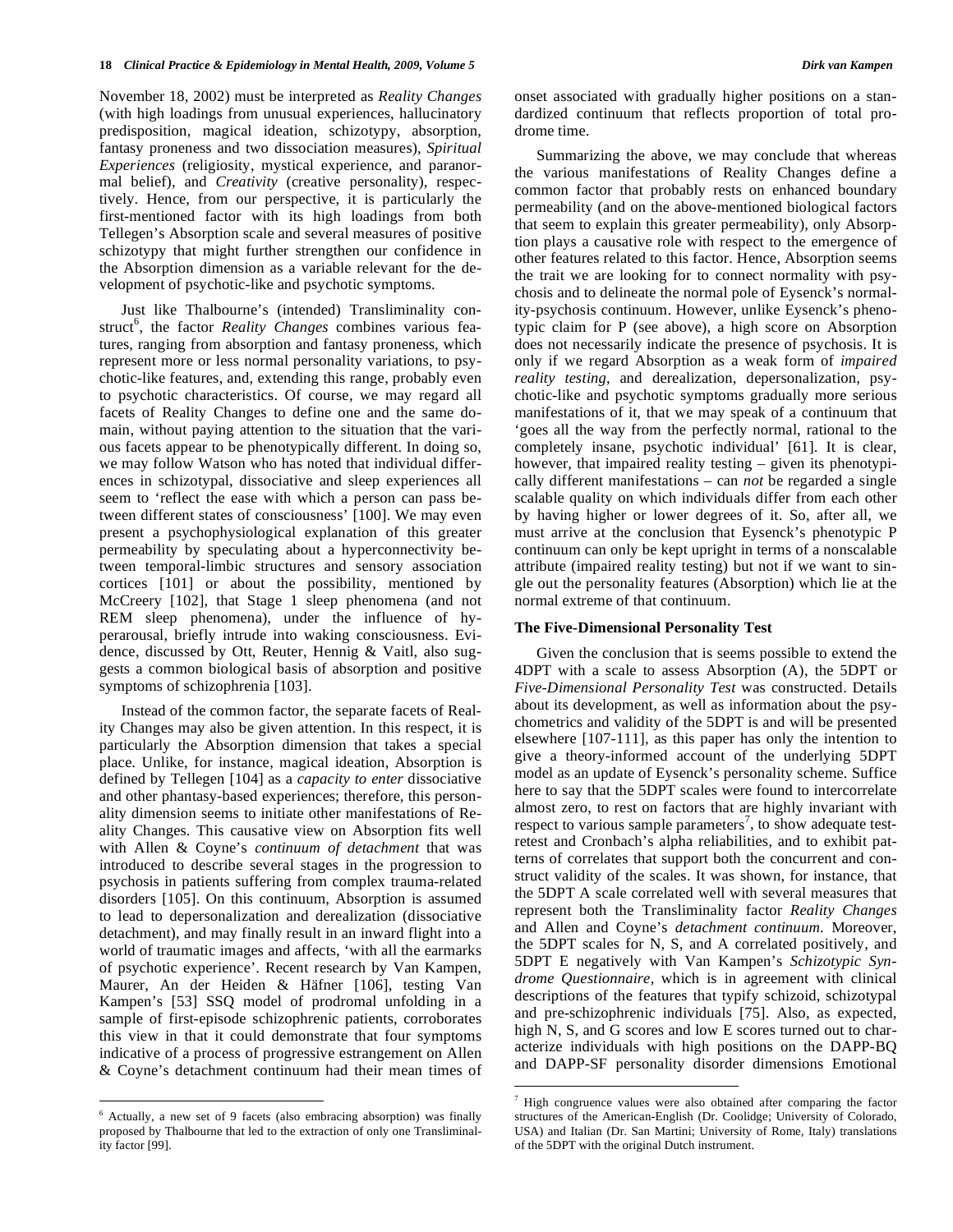Dysregulation, Dissocial, Compulsivity, and Inhibition, respectively, as well as on their lower-order factors [110,111]. Interestingly, the theory-informed 5DPT scales were also found to correlate rather substantially with the NEO-FFI [107] and HEXACO-*Personality Inventory* scales [109], thus additionally demonstrating the comprehensiveness of the 5DPT model from a lexical point of view.

# **CONCLUDING REMARKS**

The question may arise whether it is possible to extend the 5DPT model with other theory-informed susceptibility dimensions. However, if dimensions from other theoretical personality systems are considered, like Cloninger's psychobiological temperament and character model (e.g., [112]), the proposed dimensions appear to have much in common with both the Eysenck dimensions and the FFM factors [113]. As the 5DPT model shows a rather close correspondence with the Five Factor Model [107], and the FFM or Big Five factors Agreeableness and Conscientiou-sness negatively relate to P [28,30], it seems almost certain that a similar overlap will also appear if the Cloninger scales are correlated with the 5DPT. Comparable results can be expected for other theory-based systems that relate to the PEN and FFM models, like Zuckerman's Alternative Five [114]. Conceptually, we may also infer relationships between the dimensions cognitive/perceptual organization, impulsivity/aggression, affective instability, and anxiety/inhibition in Siever & Davis' psychobiological model and the 5DPT. These associations are interesting as the dimensions in this model were explicitly postulated to span the DSM-III-R Axis 1 and Axis II disorders [115]. Given the fact that the 5DPT was also found to correlate with the six dimensions of the HEXACO-PI [109], we may put the question whether it is possible to extend the 5DPT with one or more lexically-based dimensions that are of clinical interest (provided, of course, that a nomological network can be established). However, with respect to the issue whether lexical personality factors may be found beyond the Big Five, the literature seems divided. On the one side, most present-day researchers adhere to a version of the prevailing Big Five model; on the other, several six-factor representations, including the HEXACO model, and even models embracing seven or more factors have been propagated [31,116]. These additional dimensions are, for instance, Risk-Taking [117], Spirituality [118], and Positive and Negative Valence [116]. Though some of these dimensions have been reported more than once [119], the results are far from consistent. Furthermore, it is sometimes stated that at least some additional factors may be better conceptualized as maladaptive variants of existing Big Five dimensions [120]. With respect to the HEXACO-PI, we must also state that the dimensions Honesty and Agreeableness were found to be subfactors of 5DPT Insensitivity, mimicking the situation regarding P and the Big Five dimensions Agreeableness and Conscientiousness. Of course, from the perspective of the HEXACO model, the maintenance of our theory-based S dimension would logically indicate the necessity of extending the 5DPT with a 'sixth' orthogonal factor that relates to the personality features that have a positive loading on HEXACO Agreeableness in combination with a negative loading on HEXACO Honesty and vice versa. However, consulting the six-factor structure of personalitydescriptive adjectives that emerged in Ashton *et al*.'s study

[31] – the data were kindly provided by De Vries; Personal communication, January 6, 2009 – no adjectives were found that showed this pattern of loadings. With these objections, we regard it as unfeasible to choose for any additional dimension, even if a certain factor, like for instance Risk-Taking, appears to show clinical relevance. At least for the time being, our conclusion must be that the theory-informed 5DPT model which comprises the vulnerability factors S, E, N, G, and A suffices as a psychopathology-related personality model. With each 5DPT dimension (eventually) embedded in a strong nomological network that relates to findings in genetics, physiology, neuropsychology, learning theory, etc., the 5DPT model might be expected to offer an adequate and integrated explanatory framework for studying the frequency and patterns of overlap between personality and psychopathology.

# **REFERENCES**

- [1] Gunderson JG, Triebwasser J, Phillips KA, Sullivan CN. Personality and vulnerability to affective disorders. In: Cloninger CR, Ed. Personality and psychopathology. Washington DC: American Psychiatric Press 1999; pp. 3-32.
- [2] Kraepelin, E. Psychiatrie: Ein Lehrbuch für Studierende und Ärzte. 8th edition. Leipzig: Barth 1913.
- [3] Sullivan HS. The theory of anxiety and the nature of psychotherapy. Psychiatry 1949; 12: 3-12.
- [4] Maher BA, Maher WB. Personality and psychopathology: A historical perspective. J Abnorm Psychol 1994; 103: 72-7.
- [5] Eysenck HJ. Dimensions of personality. London: Routledge and Kegan Paul 1947.
- [6] Eysenck HJ, Eysenck SBG. Psychoticism as a dimension of personality. London: Hodder and Stoughton 1976.
- [7] Eysenck HJ. The dynamics of anxiety and hysteria. London: Routledge and Kegan Paul 1957.
- [8] Eysenck HJ. The biological basis of personality. Springfield: Thomas 1967.
- [9] Eysenck HJ. The definition and measurement of Psychoticism. Pers Indiv Diff 1992b; 13: 757-85.
- [10] Eysenck HJ. The importance of theory in the taxonomy of personality. In: De Raad B, Hofstee WKB, Van Heck GL, Eds. Personality psychology in Europe. Tilburg: Tilburg University Press, The Netherlands 1994a; vol. 5: pp. 6-13.
- [11] Eysenck HJ. (1994b). The Big Five or Giant Three: Criteria for a paradigm. In: Halverson CF, Kohnstamm GA, Martin RP, Eds. The developing structure of temperament and personality from infancy to adulthood. Hillsdale, NJ: Lawrence Erlbaum Associates 1994b; pp. 37-51.
- [12] Cronbach LJ, Meehl PE. Construct validity in psychological tests. Psychol Bull 1955; 52: 281-302.
- [13] Pervin LA. Personality: theory, assessment and research. New York: Wiley 1980.
- [14] Goldberg LR. An alternative 'description of personality': The Big-Five factor structure. J Pers Soc Psychol 1990; 59: 1216-29.
- [15] Costa PT, McCrae RR. The NEO Personality Inventory Manual. Odessa: Psychol Assessment Resources 1985.
- [16] Ashton MC, Lee K. The lexical approach to the study of personality structure: toward the identification of cross-culturally replicable dimensions of personality variations. J Pers Disord 2005; 19: 303- 8.
- [17] Davis H. What does the P scale measure? Br J Psychiatr 1974; 125: 161-7.
- [18] Bishop DVM. The P scale and psychosis. J Abnorm Psychol 1977; 86: 127-34.
- [19] Zuckerman M, Kuhlman DM, Camac C. What lies beyond E and N? Factor analyses of scales believed to measure basic dimensions of personality. J Pers Soc Psychol 1988; 54: 96-107.
- [20] Widiger TA, Verheul R, Van den Brink W. Personality and psychopathology. In: Pervin LA, John OP, Eds. Handbook of personality: Theory and research. New York: Guilford Press 1999; pp. 347- 66.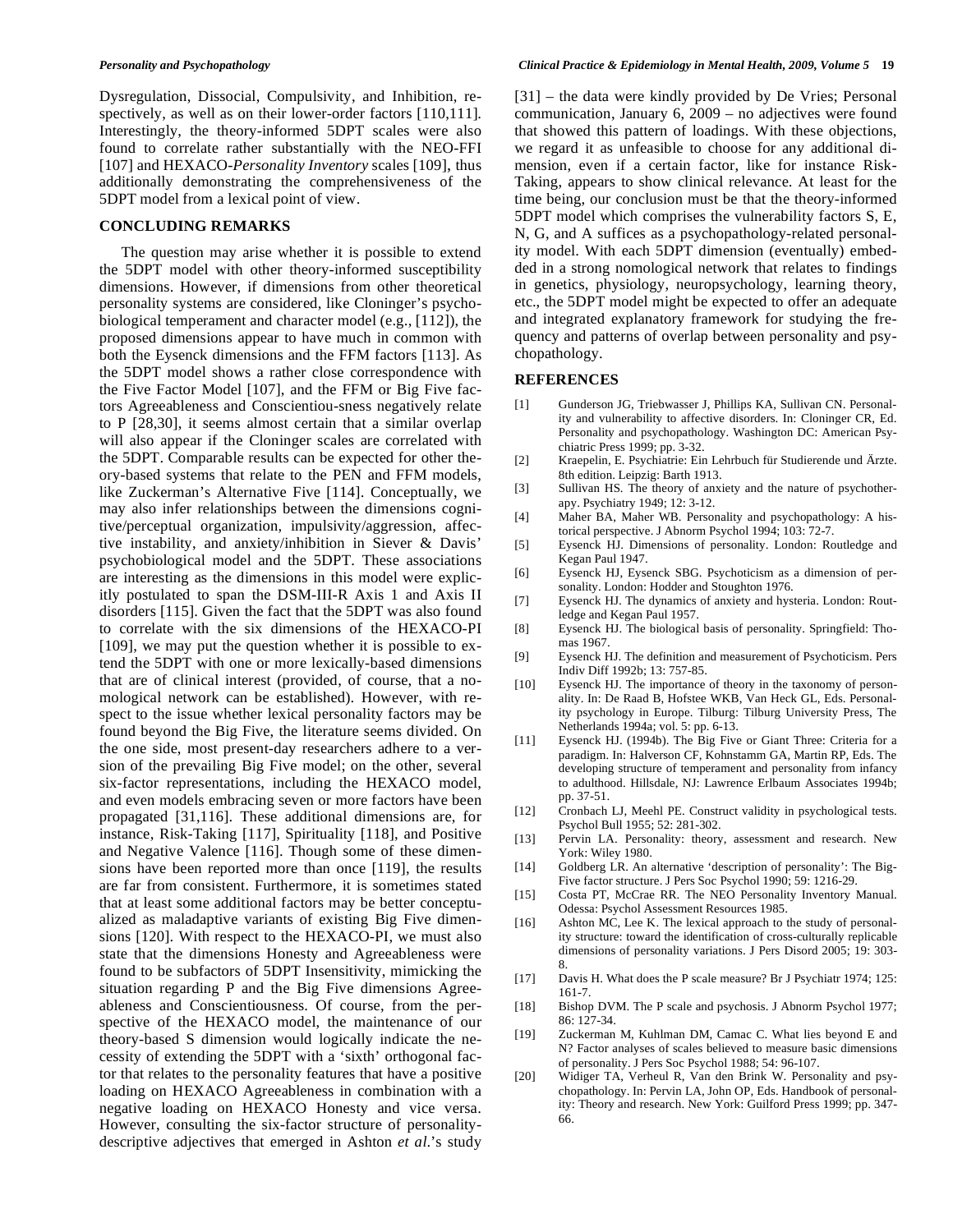- [21] Saucier G, Goldberg LR. The language of personality: lexical perspectives on the five-factor model. In: Wiggins JS, Ed. The fivefactor model of personality: Theoretical perspectives. New York: Guildford Press 1996; pp. 21-50.
- [22] Costa PT, McCrae RR. Four ways five factors are basic. Pers Indiv Diff 1992; 13: 653-65.
- [23] Silk KR. Axis I Axis II interactions. J Psychiat Res 1996; 30: 3-7.
- [24] Widiger TA, Samuel DB. Diagnostic categories or dimensions? A question for the the Diagnostic and Statistical Manual of Mental Disorders –  $5<sup>th</sup>$  ed. J Abnorm Psychol 2005; 114: 494-504.
- [25] Eysenck SBG, Eysenck HJ. Manual of the Eysenck Personality Questionnaire. London: Hodder and Stoughton 1975.
- [26] Eysenck HJ. Dimensions of personality: 16, 5 or 3? Criteria for a taxonomic paradigm. Pers Individ Dif 1991; 12: 773-90.
- [27] Eysenck HJ. Four ways five factors are not basic. Pers Indiv Diff 1992a; 13: 667-73.
- [28] Goldberg LR, Rosolack TR. The Big Five factor structure as an integrative framework: An empirical comparison with Eysenck's P-E-N model. In: Halverson CF, Kohnstamm GA, Martin, RP, Eds. The developing structure of temperament and personality from infancy to adulthood. Hillsdale, NJ: Lawrence Erlbaum Associates 1994; pp. 7-35.
- [29] Markon KE, Krueger RF, Watson D. Delineating the structure of normal and abnormal personality: an integrative hierarchical approach. J Pers Soc Psychol 2005; 88: 139-57.
- [30] McCrae RR, Costa PT. Comparison of EPI and psychoticism scales with measures of the five-factor model of personality. Pers Individ Dif 1985a; 6: 587-97.
- [31] Ashton MC, Lee K, Perugini M, Szarota P, De Vries RE, Di-Blas L, Boies K, De-Raad B. A six-factor structure of personalitydescriptive adjectives: Solutions from psycholexical studies in seven languages. J Pers Soc Psychol 2004; 86: 356-66.
- [32] Plomin R, Asbury K, Dunn J. Why are children in the same family so different? Nonshared environment a decade later. Can J Psychiatr 2001; 46: 225-33.
- [33] Rutter M. Temperament, personality, and personality development. Br J Psychiatry 1987; 150: 443-8.
- [34] Rutter M, Maughan B. Psychosocial adversities in psychopathology. J Pers Disord 1997; 11: 19-33.
- [35] Paris J. Nature and nurture in personality disorders. In: Strack S, Ed. Handbook of personality and psychopathology. New York: Wiley 2005; pp. 24-38.
- [36] Cattell RB. The description of personality: Basic traits resolved into clusters. J Abnrom Soc Psychol 1943; 38: 476-506.
- [37] Goldberg LR. From Ace to Zombie: Some explorations in the language of personality. In: Spielberger CE, Butcher JN, Eds. Advances in personality assessment, Vol. 1. Hillsdale, NJ: Erlbaum 1982; vol. 1; pp. 203-234.
- [38] Allport GW. Pattern and growth in personality. New York: Rinehart and Winston 1961.
- [39] Block J. A contrarian view of the five-factor approach to personality description. Psychol Bull 1995; 117: 187-215.
- [40] Eysenck HJ. How valid is the psychoticism scale? A comment on the Van Kampen critique. Eur J Pers 1995; 9: 103-8.
- [41] Eysenck HJ. Personality and experimental psychology: The unification of psychology and the possibility of a paradigm. J Pers Soc Psychol 1997; 73: 1224-37.
- [42] Goldberg LR. The structure of phenotypic personality traits. Am Psychologist 1993; 48: 26-34.
- [43] Eysenck HJ. A reply to Costa and McCrae: P or A and C The role of theory. Pers Individ Diff 1992c; 13: 867-8.
- [44] Van Kampen D. The 3DPT dimensions S, E, and N: A critical evaluation of Eysenck's Psychoticism model. Eur J Pers 1993; 7: 65-105.
- [45] Andreasen NC. The diagnosis of schizophrenia. Schizophr Bull 1987; 13: 9-22.
- [46] Eysenck HJ. An experimental and genetic model of schizophrenia. In: Kaplan AR, Ed. Genetic factors in 'schizophrenia'. Springfield, IL: Thomas 1972; pp. 504-15.
- [47] Van Kampen D. Orderliness as a major dimension of personality: From 3DPT to 4DPT. Euro J Pers 1997; 11: 211-42.
- [48] Kendler KS, Gardner CO. The risk for psychiatric disorders in relatives of schizophrenic and control probands: a comparison of three independent studies. Psychol Med 1997; 27: 411-9.
- [49] Maier W, Hallmayer J, Minges J, Lichtermann D. Affective and schizoaffective disorders: Similarities and differences. In:

Marneros A, Tsuang MT, Eds. Morbid risks in relatives of affective, schizoaffective, and schizophrenic patients: results of a family study. New York: Springer Verlag 1990; pp. 201-7.

- [50] Berrettini WH. Susceptibility loci for bipolar disorder: Overlap with inherited vulnerability to schizophrenia. Biol Psychiatry 2000; 47: 245-51.
- [51] Cardno AG, Rijsdijk FV, Sham PC, Murray RM, McGuffin P. A twin study of genetic relationships between psychotic symptoms. Am J Psychiat 2002; 159: 539-45.
- [52] Docherty JP, Van Kammen JP, Siris SG, Marder SR. Stages of onset of schizophrenic psychosis. Am J Psychiat 1978; 135: 420-6.
- [53] Van Kampen D. Pathways to schizophrenic psychosis: A LISRELtested model of the unfolding of the schizophrenic prodrome. J Clin Psychol 2005; 61: 909-38.
- [54] Baron M, Gruen R, Rainier JD, Kane J, Asnis L, Lord S. A family study of schizophrenic and normal control probands: Implications for the spectrum concept of schizophrenia. Am J Psychiat 1985; 142: 447-55.
- [55] Andreasen NC, Flaum M. Schizophrenia: the characteristic symptoms. Schizophr Bull 1991; 17: 27-49.
- [56] Kallmann FJ. The genetics of schizophrenia. New York: Augustin 1938.
- [57] Cooke DJ, Michie C. Refining the construct of psychopathy: Towards a hierarchical model. Psychol Assess 2001; 13: 171-88.
- [58] Slater E. Psychotic and neurotic illnesses in twins. Medical Research Council Special Report Series, no. 278. London: Her Majesty's Stationery Office 1953.
- [59] Heston LL. Psychiatric disorders in foster home reared children of schizophrenic mothers. Br J Psychiatry 1966; 112: 819-25.
- [60] Torgersen S, Onstad S, Skre I, Edvardsen J, Kringlen E. 'True' schizotypal personality disorder: a study of co-twins and relatives of schizophrenic probands. Am J Psychiat 1993; 150: 1661-7.
- [61] Eysenck HJ. Schizothymia-Cyclothymia as a dimension of personality: II. Experimental. J Pers 1952; 20: 345-84.
- [62] Kendell RE. The role of diagnosis in psychiatry. Oxford: Blackwells 1975.
- [63] Johns L, Van Os J. The continuity of psychotic experiences in the general population. Clin Psychol Rev 2001; 21: 1125-41.
- [64] Vollema MG, Van den Bosch RJ. The multidimensionality of schizotypy. Schizophrenia Bull 1995; 21: 19-31.
- [65] Bentall RP, Claridge GS, Slade PD. The multidimensional nature of schizotypal traits: A factor analytic study with normal subjects. Brit J Clin Psychol 1989; 28: 363-75.
- [66] Liddle PF. The symptoms of chronic schizophrenia: A reexamination of the positive-negative dichotomy. Br J Psychiat 1987; 151: 145-51.
- [67] Claridge G. Single indicator of risk for schizophrenia: Probable fact or likely myth? Schizophrenia Bull 1994; 20: 151-68.
- [68] Eaves LJ, Eysenck HJ. A genotype-environmental model for Psychoticism. Adv Behav Res Ther 1977; 1: 5-26.
- [69] Eysenck SBG, Eysenck HJ. The measurement of Psychoticism: A study of factor stability and reliability. Br J Soc Clin Psychol 1968; 7: 286-94.
- [70] Claridge G. Psychoticism. In: Lynn R, Ed. Dimensions of personality: papers in honour of H.J. Eysenck. Oxford: Pergamon Press 1981; pp. 79-109.
- [71] Claridge G, Robinson DL, Birchall P. Characteristics of schizophrenics' and neurotics' relatives. Pers Individ Diff 1983; 4: 651- 64.
- [72] Block J. Eysenck Personality Questionnaire. In: Buros OK, Ed. The eighth mental measurements yearbook. Highland Park: Gryphon Press 1978; Vol. 1: pp. 805-9.
- [73] Bleuler M. Die schizophrenen Geistesstörungen im Lichte langjähriger Kranken- und Familiengeschichten. Stuttgart: Thieme 1972.
- [74] Claridge G, McCreery C, Mason O, Bentall R, Boyle G, Slade P, Popplewell D. The factor structure of 'schizotypal' traits: a large replication study. Br J Clin Psychol 1996; 35: 103-15.
- [75] Van Kampen D. The Schizotypic Syndrome Questionnaire (SSQ): Psychometrics, validation and norms. Schizophr Res 2006; 84: 305-22.
- [76] Faraone SV, Tsuang MT. Quantitative models of the genetic transmission of schizophrenia. Psychol Bull 1985, 98: 41-66.
- [77] Roger D, Morris J. The internal structure of the EPQ scales. Pers Individ Dif 1991; 12: 759-64.